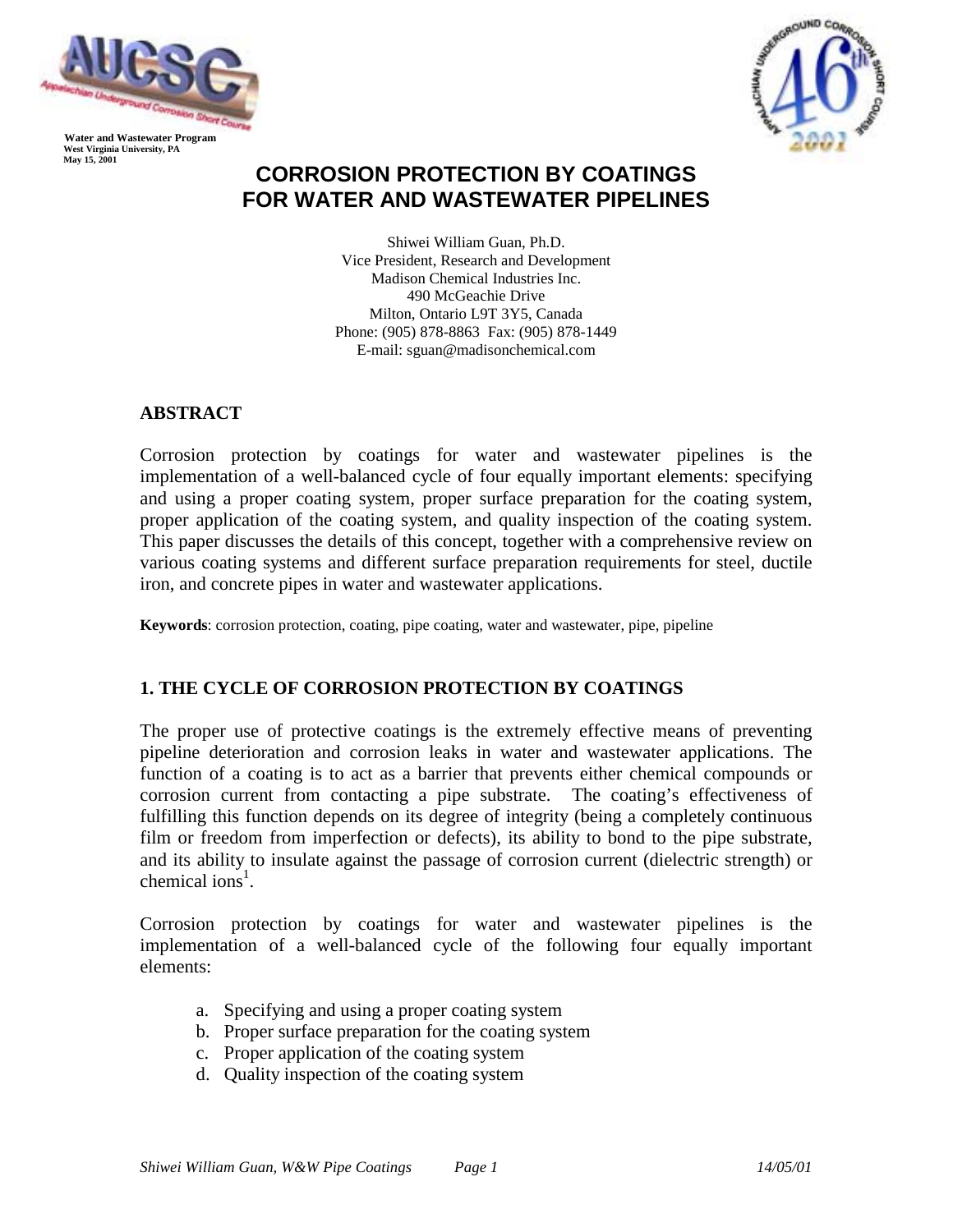

Figure 1 The corrosion protection cycle by coatings

The importance of specifying and using a proper coating system for a water/wastewater pipeline project cannot be overemphasized. While initial expenditures for properly engineered, high performance coating systems may seem high, this investment pays off in considerably reduced long-term maintenance and operation costs and also provides a peace of mind in protecting the environment as well as health and safety of workers. Once the best decision has been made on selection of the coating system, clearly defined specifications are required to communicate and execute the decision. Proper work is then carried out on surface preparation, shop and/or field coating application, handling and installation of coated pipeline. Finally, detailed specifications, application instructions, and the proper workmanship should be supported by thorough inspections to ensure the coating's effectiveness.

As to any specific pipeline project, it is essential to understand that corrosion protection provided by coating has a definite beginning and end. All the above four elements must work together to achieve the goal of proper protection. Failure of any of the four elements results in a failure of the project. To the entire water and wastewater industry, however, this cycle of corrosion protection by coatings shall be viewed as a continuous process of improvement, in which utility owners, specifying engineers and consultants, coatings manufacturers, pipe manufacturers, shop and field coating applicators, and general and subcontractors will work together continually in the execution of all the four elements.

# **2. PROPER SELECTION OF A PIPE COATING SYSTEM**

For years, the water and wastewater industry has required a corrosion protective coating system that is able to withstand the corrosive environment heavily experienced by industrial and municipal pipelines both internally and externally. In order to meet this requirement, a corrosion protective coating system has to be able to meet three challenges below: environmental and safety regulations, the economics of each project, and high performance. Engineers must strike a balance between these three areas in refurbishing or designing new pipeline in water and wastewater application. The ideal corrosion protective coating system shall be environmentally friendly, work safe, durable and able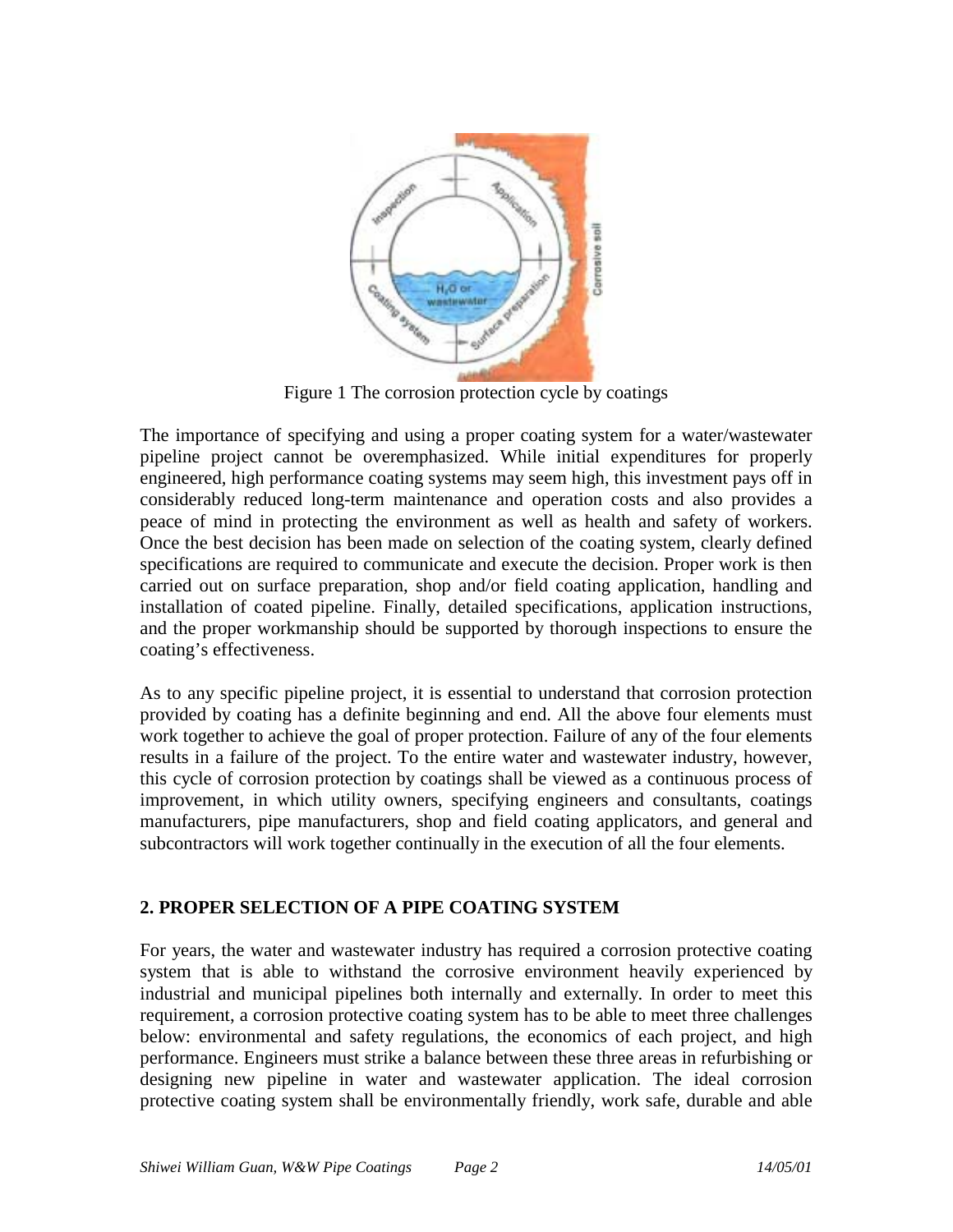to expose little or no metal/substrate surface to the environment, while also being resistant to environmental, mechanical and chemical damage from the initial stage of handling and installation to its entire service life. It should also come at a reasonable  $\cosh^2$ 

As a result of the above requirements, the selection of a pipe coating system shall be based on careful considerations of the following attributes:

- a. Handling and safety characteristics
- b. Shop/field application and repair attributes
- c. Surface preparation requirements
- d. Physical performance requirements
- e. Case histories
- f. Cost analysis

# **2.1 Handling and safety characteristics**

Handling and safety characteristics include mixing ratio, solids content, VOC, flammability, application methods, as well as whether the coating contains any hazardous ingredients such as coal tar, amines, solvents, and isocyanate monomers. Over the last ten years, compliance with rigorous regulations on volatile organic compound (VOC) emissions has become a must for any coating system. As a result, many low solids coatings such as solvent-based epoxies are pushed out from the coatings family for pipe coating in water and wastewater application. Requirements of OSHA, EPA, and FDA environmental and health standards have also played a significant role in eliminating or reducing the use of bituminous enamels and coal tar epoxies. In drinking water application, the toxicological properties of any lining system shall be certified to meet the requirements of rigorous standards (e.g. NSF 61 standard) for water safety.

The format of a coating also plays a role here; for instance, the mixing ratio of plural component coating systems. Plural component coatings with a mixing ratio higher than 1:1 will be more likely to cause mismetering problems (often called as off-ratio) during its application. The higher the ratio is, the higher the possibility it will occur. Furthermore, it is recommended to select those systems in which both components have the same or very close values of medium-ranged viscosities. When high or 100% solids coatings are being used more and more today, too high viscosity values of these coatings will cause application and equipment problems in handling.

#### **2.2 Shop/field application and repair attributes**

To ensure precise control of coating application and quality, many types of pipe coatings are applied in a plant or shop. The coating material must be suitable and properly applied to be effective in the shop application. This demands the establishment of a quality system in the shop in terms of application and inspection. It is therefore advisable to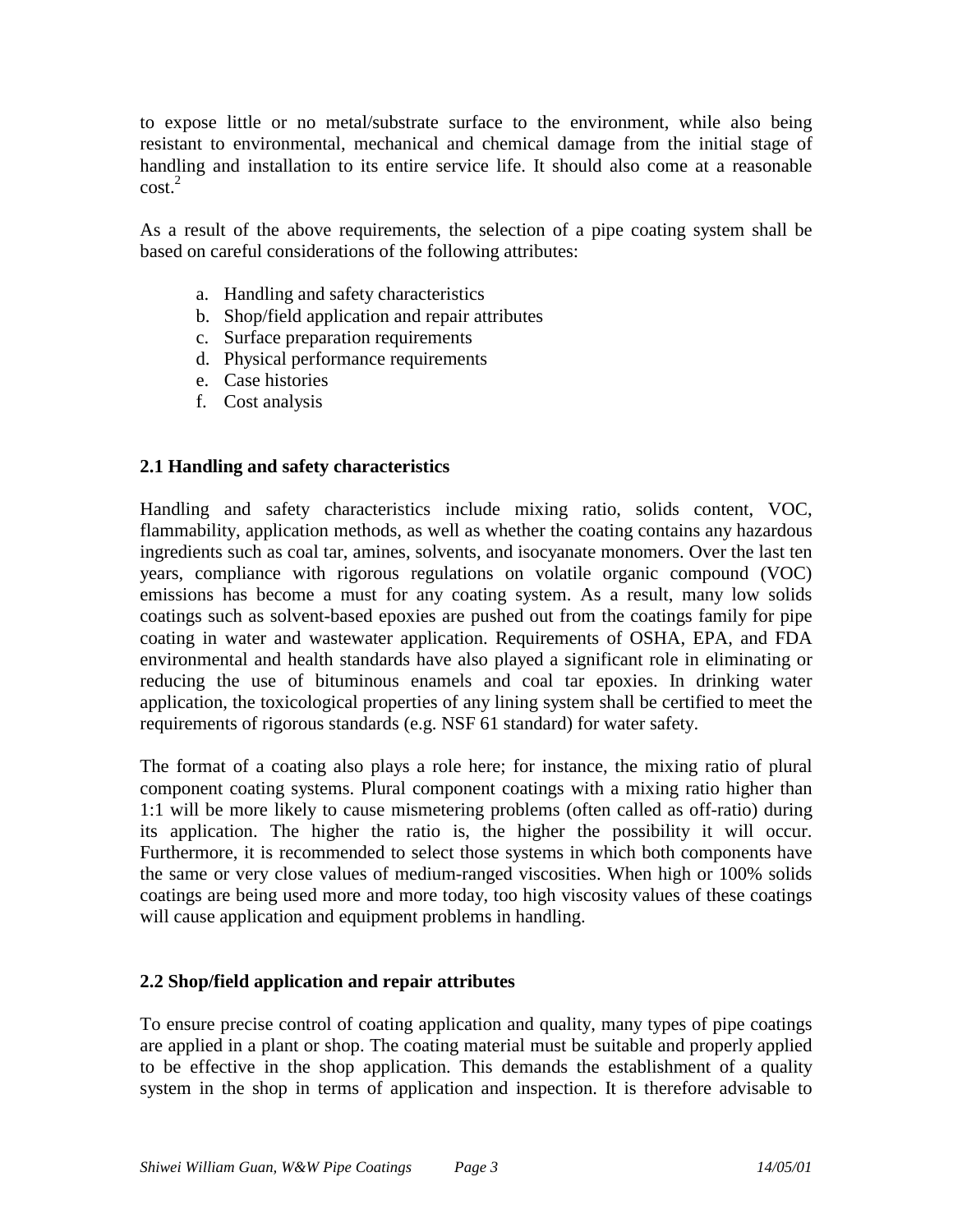select such a coating that is backed by the technical and quality support of the coating's manufacturer.

A coating's ability to be quickly and efficiently applied and/or repaired in the factory or field is also an important attribute. A long cure time or an elaborate curing process can cause inefficiencies for shop and field applications. It is important to understand that shop-applied coatings may be damaged during shipping, handling, storage, or construction. It is often possible to field repair damaged coatings, but some shop-applied coatings cannot be repaired to their original quality.

Similar to the shop application and repair processes, the construction contractor's ability to achieve the proper results for field joint applications or field repair is very much limited by the number of coats and cure time required by the joint materials. A welded joint area is normally a weak spot in the steel pipe protection system, from the point of view of both mechanical and chemical failures. If the field applied joint corrosion protection system is the same as the shop applied material, proper application of the field applied joint corrosion protection material becomes the main concern of the corrosion specialist. Some coating systems require specific surface preparation methods, post application cure procedures, or application by trained and certified applicators. If one coating system is chosen over another on the basis of higher performance, the application of a field joint coating system that does not perform as well as the shop applied material is ill-advised.

Finally, for both shop and field applications, one should examine and select a coating system that can be properly applied under the specific shop or field environmental conditions such as humidity, ambient temperatures, dew point, etc. For example, if a pipeline project requires the pipes to be made and installed in a cold winter when ambient temperatures will be not more than  $50^{\circ}$ F, one would not specify the use of epoxies.

# **2.3 Surface preparation requirements**

Surface preparation is essential to the ability of the coating to bond to the pipe substrate. This bonding is important to eliminate the environmental fluid migration between the substrate and the pipe coating. It also assures permanence and ability to withstand handling during installation without losing effectiveness. It is therefore very important to understand the surface preparation requirements of the coating system to be selected. There is no shortcut here indeed, because poor surface preparation always results in poor bonding strength of the coating to the pipe. There have not been any results of long-term laboratory testing and actual field case histories which will approve the use of those socalled "surface tolerant" coating systems for pipeline applications. Detailed surface preparation requirements for various pipe substrates will be discussed in this paper later.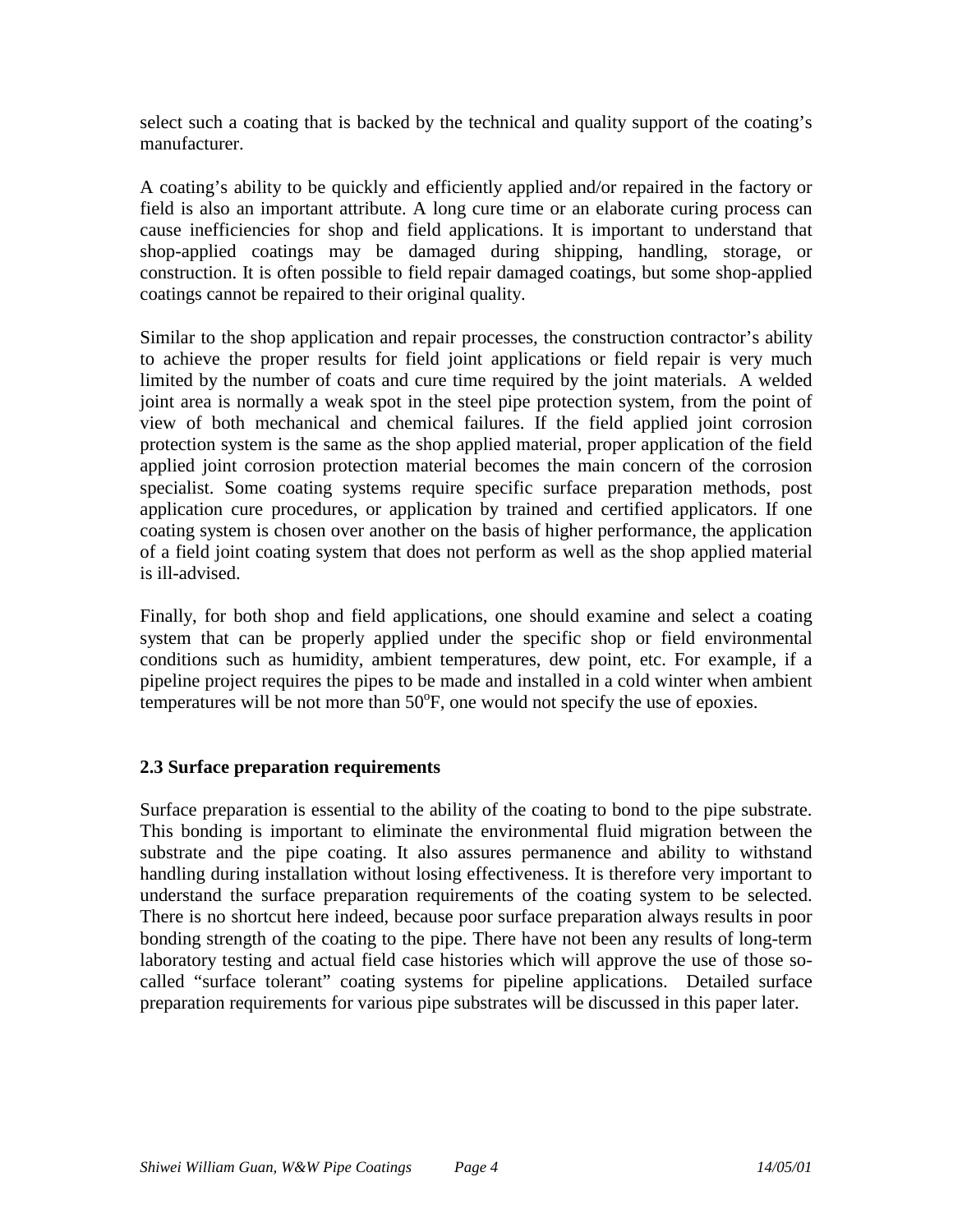# **2.4 Physical performance requirements**

There are many factors that should be considered when selecting a pipe coating in terms of physical performance; for example:

a. Type of soil and back  $fill<sup>3</sup>$ 

Soil conditions and backfill of a proposed pipeline project influence the coating system selected and thickness specified. Soils may be rated by their corrosivity that includes resistivity, chemical contamination, pH, moisture content, and existence of stray electrical currents. Corrosive soil conditions demand a coating system that has the proper chemical resistance, high adhesion to the substrate, and low permeability, which can be measured by ASTM D714 /ASTM D543 / ASTM G20, ASTM D4541, and ASTM G9 / ASTM E96 / ASTM D570, respectively. Soils may also be rated by their shrink-swell factor (soil stress). High shrink-swell soils can damage conventional coatings. Ideally, trenches should be free of projections and rocks, permitting the coating to bear on a smooth surface. When backfilling, rocks and debris should not strike the pipe coating. The ability of a pipe coating to resist penetration if set on stones on the trench can be determined by: ASTM D 785, ASTM D5, and ASTM D2240. The resistance of a pipe coating against damage by rock in back fill can be evaluated by ASTM G 13 and ASTM G19.

b. The use of cathodic protection

If no cathodic protection is used together a pipe coating, the coating should be selected with the least amount of possible damage. This requires that the coating system selected not only meets the corrosion control needs, but also allows economical transportation, handling, storage, and pipeline construction with minimal coating damage or repair. In addition to the previous ASTM testing methods for measuring the resistance of the coating to soil stress and backfill, ASTM G14 impact resistance testing methods can be used to test the coating's ability to withstand damage due to a direct impact with another object. This test is also relevant for evaluation of internal lining systems due to its ability to predict good lining performance and resistance to damage<sup>4</sup>.

In many cases, however, pipe coating is supplemented by cathodic protection. The two protective methods work synergistically: the coating greatly reduces costs of the cathodic protection system, while cathodic protection substantially extends the useful life of the coating. A coating used with cathodic protection must have good dielectric strength so that both cathodic protection potentials and current flows would not affect its ability to act as a corrosion protective barrier. Coatings with a low dielectric strength, or those that will allow some current flow, often allow the buildup of cathodic deposits on the surface or under the coating, causing coating breakdown. This is not an uncommon occurrence where coatings contain metallic pigments. ASTM D149 can be used to evaluate the dielectric strength of a coating.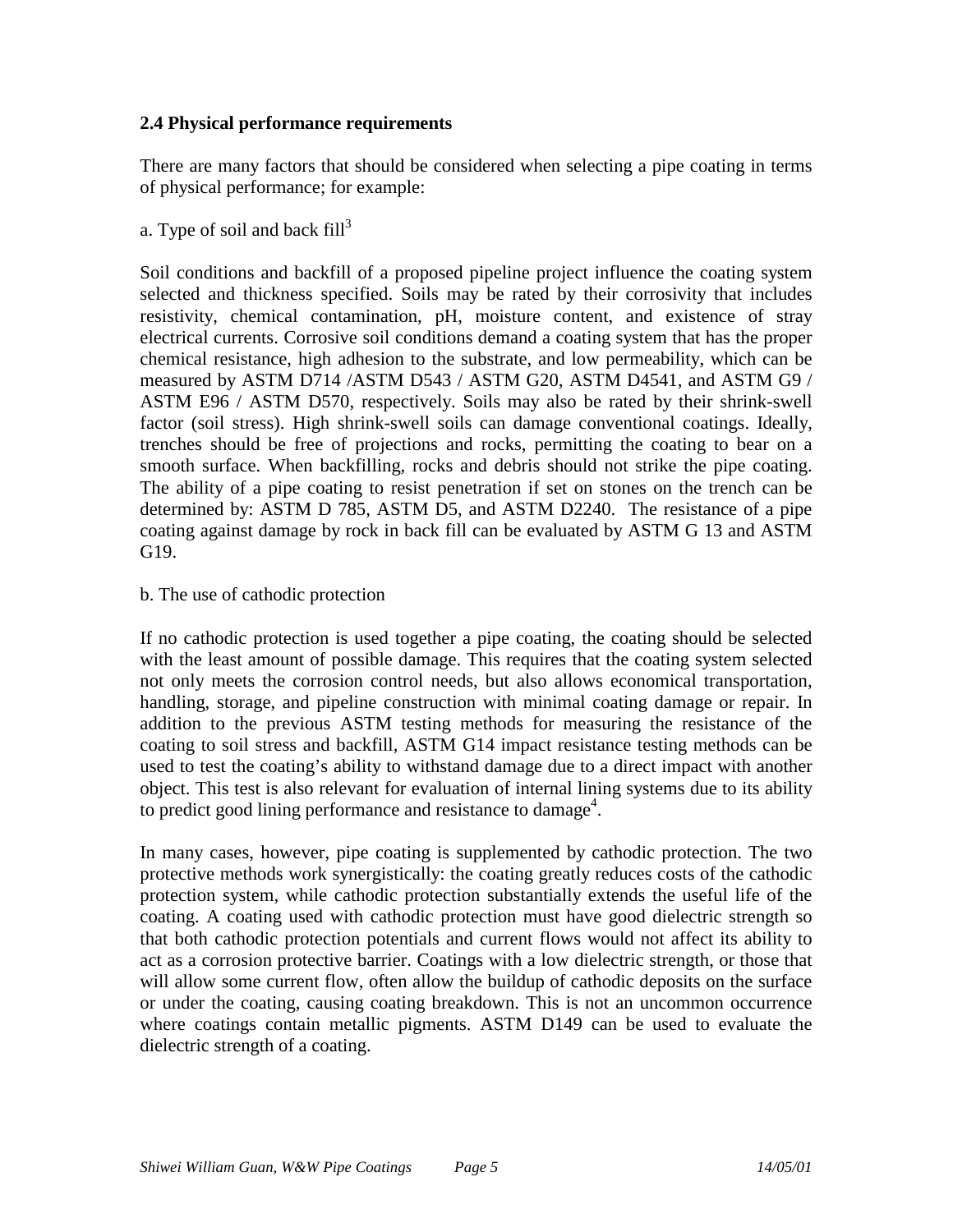It is also necessary for the coating to withstand cathodic disbondment. Experience in the oil and gas pipeline industry has clearly shown that coatings/linings with better cathodic disbondment resistance have better corrosion resistance and greater longevity. The coating/lining systems with good adhesion to the steel substrate tend to have a similar resistance to cathodic disbondment. If a coating/lining is able to adhere to the steel substrate, it will therefore tend to resist the undercutting damage of corrosion, thereby offering a longer service life. There are several standard testing methods which can be used, such as G95, G8, and CSA Z245.

c. Pipe installation methods and location $6-9$ 

Severe environments, such as river crossings, pipe inside casings, exceptionally corrosive, high soil stress areas and rocky conditions require special consideration on the performance of a selected pipe. Different installation methods also affect the coating selection. For instance, directional drilling requires the coating to exhibit a certain degree of flexibility, particularly when the construction and installation site has cold ambient temperatures. Some coating systems such as mastics, enamels, tapes, or epoxies may become brittle in freezing temperature. Another example is that, if the pipeline needs to bend during installation, it is necessary to ensure the flexibility of the selected coating. Flexibility is thus a good indicator of a coating's ability to withstand the cracking, disbonding, or other mechanical damage of the coating/lining that can occur from handling and bending the steel pipe not only in the field but also in the factory. Flexibility of a coating can be evaluated by ASTM D522 / ASTM G10.

e. Corrosive environmental conditions<sup>6-9</sup>

The corrosive environmental conditions that a coating is going to be exposed to plays an important role in the coating selection; this is particularly true for internal lining applications. In the wastewater lining application, for example, resistance of a coating against microbiologically influenced corrosion (MIC) becomes more important than ever, thereby reducing the level of use of some poor performance lining systems such as cement-mortar.

In the industrial water area, higher flow rate and harsher environments also demand the better performance of all coating systems. For any pipeline internal lining application, the coating must be able to withstand the constant flow of liquid and any particulates. Normal municipal pipeline velocities are in the range of 8 to 16 feet per second (2 to 4 meters per second) but these rates can increase in some cases to over 30 feet per second. The corrosion protective coating must be capable of withstanding the constant abrasion caused by passing water at various velocities. One of the performance tests which can be used in this case is Taber abrasion resistance testing (ASTM D4060). Another accelerated test can be ASTM G6.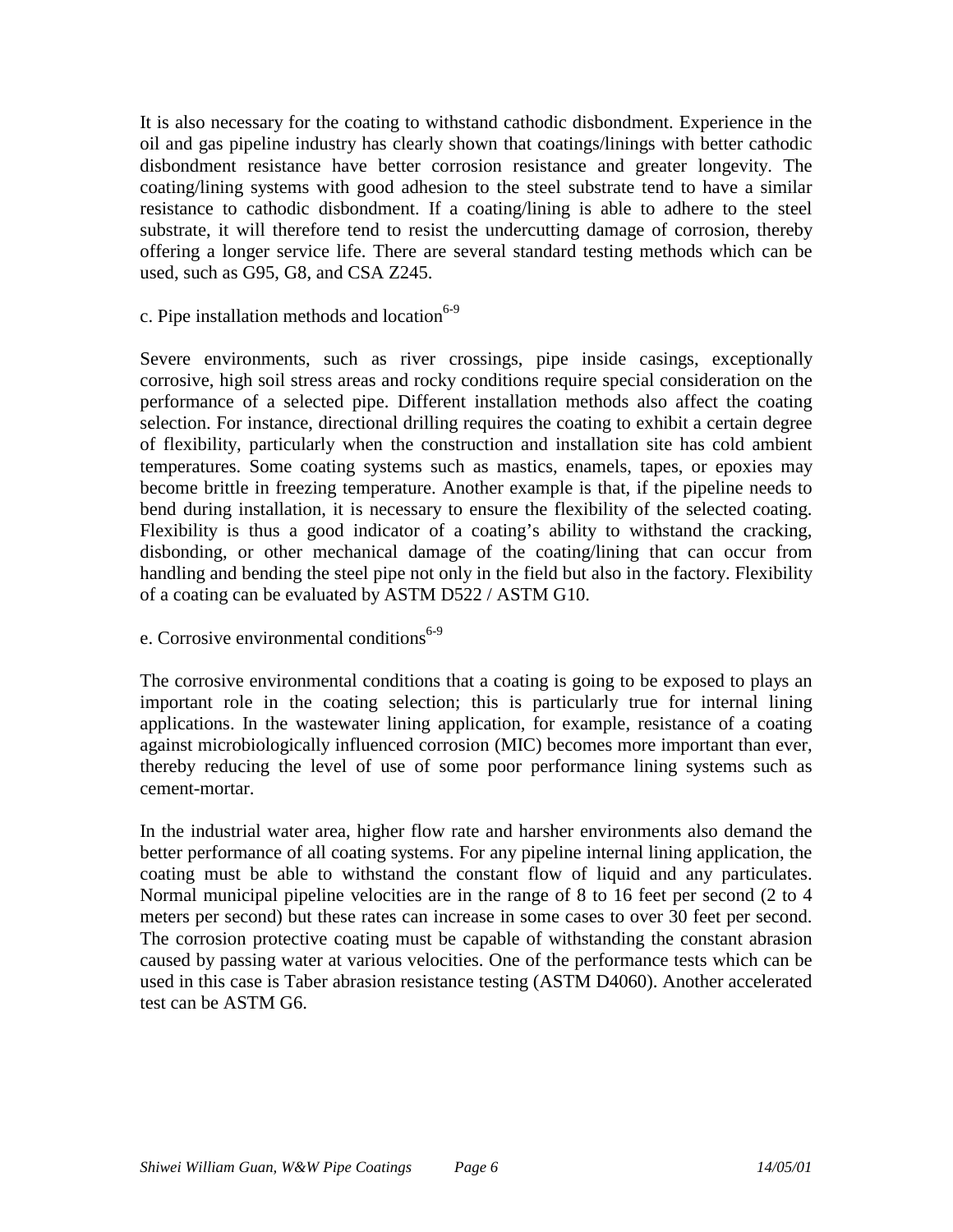Impact of other environmental conditions on the coating selection includes the ability to withstand elevated operation temperature (ASTM G8, ASTM D870, and ASTM D2485) and the resistance to weathering if the pipe is being stored or used aboveground (ASTM G11 / ASTM G53).

# **2.5 Case histories**

As a result of rigorous environmental VOC regulations and high performance requirements, many coatings manufacturers are in a rush to develop and launch new pipe coating systems. While the industry should appreciate the variable choices of coatings and coating suppliers, it is very important to select those coating systems and also coating suppliers that are backed by solid case histories in terms of both performance and also capability of plant/shop technical support.

# **2.6 Cost analysis**

The true cost of any pipe coating system is not the 'cost per bucket' or even the applied cost per square feet or square meter. The true coating cost is the sum of *Materials Cost + Application Cost + Maintenance Cost +Hidden Cost .* This true cost should cover initial costs of coating but also installation, joint coatings and repairs.

An example of highlighting the impact of both materials cost and application cost on the total coating cost is to compare epoxy and 100% solids polyurethanes. The materials cost of 100% solids polyurethanes may be slightly higher than that of epoxy coatings. However, the application cost of 100% solids polyurethanes is substantially lower, because of its one coat application (less labor and faster completion time) versus multicoat application of epoxy coatings.

While dealing with costs, maintenance costs and hidden costs cannot be avoided. Maintenance costs of a pipe coating project are related to the performance of the coating. High performance coatings, although normally having higher initial material costs, often cause lower maintenance costs. An example of the hidden costs is the pump efficiency, which is related to the water/wastewater flow efficiency. Because 100% solids polyurethane has better abrasive resistance and is smoother than cement-mortar lining, for example, the pump efficiency of pipes coated with the polyurethane is significantly higher than the case of cement-mortar. This is particularly true for large size diameter pipes, thereby reducing the operation cost.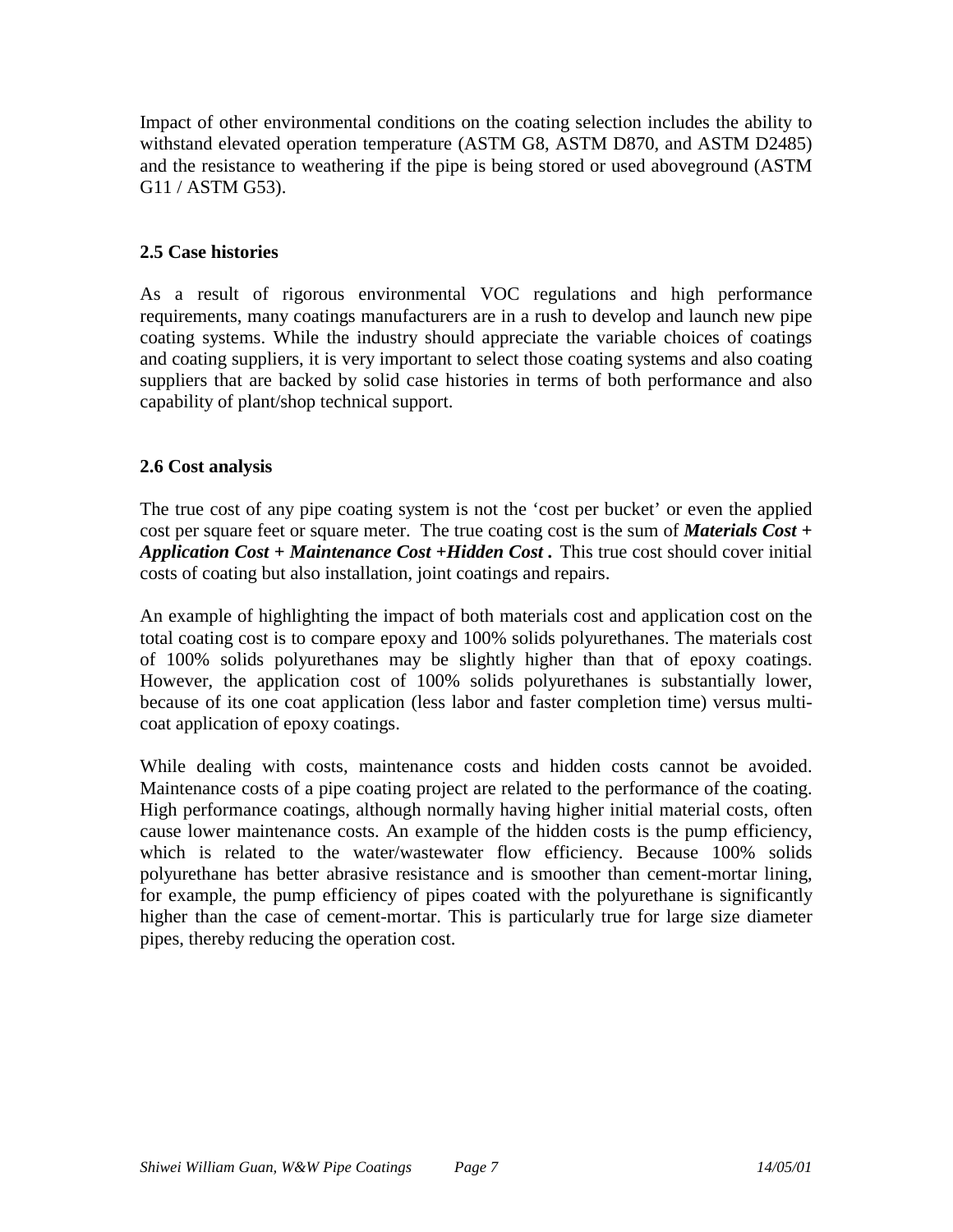# **3. COMMON PIPE COATING SYSTEMS FOR THE EXTERIOR AND/OR INTERIOR APPLICATION**

The following describes some of the coating materials commonly used in the exterior and/or interior water and wastewater applications for steel, ductile iron, and concrete pipes. Other coating materials may have been used or may be developed. Each coating system has its own advantages and disadvantages. The user is encouraged to carefully refer to the manufacturer's recommendations and related specifications or standards, and then makes the best coating selection for the pipeline project based on the considerations discussed in Section 2 of this paper.

3.1 Bituminous enamels: Bituminous enamels are made from coal tar pitches or petroleum asphalt. Natural asphalts, such as gilsonite, are sometimes used as well in combination with petroleum asphalts to enhance physical properties. AWWA C203 describes the material and application requirements for shop-applied coal tar protective coatings for steel water pipelines intended for use under normal conditions when temperature of the water in the pipe will not exceed  $90^{\circ}F (32^{\circ}C)^{10}$ . The standard covers coal tar enamel applied to both exterior and interior of pipe, special sections, connections, and fittings; it also covers hot-applied coal tar tape applied to the exterior of special sections, connections, and fittings. Coal tar enamel is probably the oldest of all types of protective coatings and this coating is available to all sizes of pipe. It is applied over a coal tar or synthetic primer. Coal-tar enamel may be used on the exterior of steel pipelines with or without incorporating bonded asbestos-felt and fiberglass mat to reinforce and shield the coal-tar enamel. The applied external coating is usually finished with either a coat of whitewash or a singe wrap of kraft paper. Internally, the coal-tar enamel is used without reinforcement or shielding. The enamel is applied to the interior of pipe by revolving the pipe, inserting a lance and distributing the liquid coal tar lengthwise through the revolving pipe. The application of coal tar enamels to joints in the field is usually by daubing. This is the use of long handled brushes dipped into the molten coal tar and spread over the surface to be protected. Exterior joints may be daubed, but are more often poured, using a diaper that allows the hot-applied coal tar to flow around the pipe and over the joints.

The application of asphalt as a 100% solids hot-melt coating is very similar to that with coal tar. The major differences between coal tar and asphalt are the excellent water resistance of coal tar and the relatively good weather resistance of asphalt. As a result, the asphaltic materials are used more for exterior application. Over the past decade, the use of bituminous enamels has been significantly declined, mostly because of the hazardous nature of the bituminous materials due to OSHA, EPA, FDA, and NSF environmental and health standards.

Combination sprayed zinc/sprayed bituminous coatings are the most commonly used coatings for protection of the exterior of ductile iron pipe in Europe and other parts of the world. This coating system is available to all sizes of pipe. The application methods for the external sprayed zinc/bituminous coatings are covered in various standards including ISO  $8179<sup>11</sup>$ . Thin bituminous enamels, normally applied at the foundry, were first used in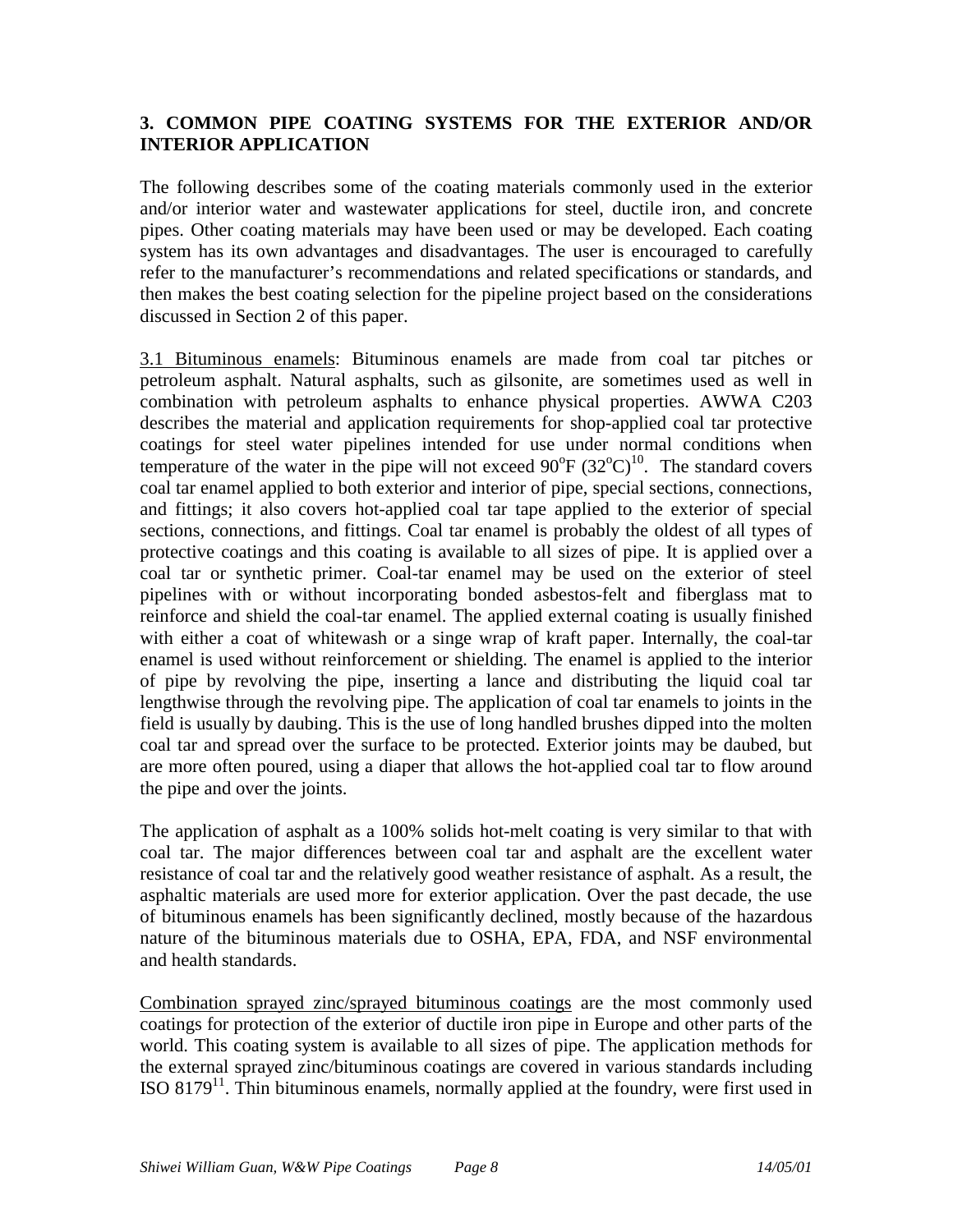the mid-1960's to obtain a marginal improvement in the corrosion performance of buried spun-cast ductile iron pipes. However, by the late 1970's, it was reported that an increasing incidence of through-wall corrosion was evident on thin-walled ductile iron pipe that had been supplied bearing a thin bituminous coating, intended primarily to improve the surface appearance of the pipes during storage, rather than for in-service corrosion mitigation. This development led to the introduction of a flash of zinc spray, which was applied before the bituminous enamel to impart a notional degree of sacrificial protection. During the early 1980's, the thickness of the zinc spray coating was increased in stages as the limited capability of a few microns of zinc to provide an effective corrosion prevention barrier over the lifetime of a water main was increasingly doubted. Thick coatings increased the cost of zinc consumed. Additionally, increased handling requirements and processing stages added to production costs. In an attempt to overcome the inadequacies of three poor coating methods, it is not uncommon now to find that sprayed zinc/bituminous coating and loose polyethylene encasement are applied together to ductile iron pipes. Various experimental studies and case histories, however, have indicated that the thin (about 50-70 microns or 2-3 mils) sprayed zinc/bituminous coating approach offers at best only a marginal enhancement of short-term corrosion protection for ductile iron pipes.

Currently in North America, unless otherwise specified, a bituminous coating (mostly asphaltic) with or without sprayed zinc will be applied to the outside of all ductile iron pipe and fittings. For some reason, the use of metallized zinc exterior coating is not marketed in the United States. As a result, the combination sprayed zinc/asphaltic coatings are only applied in the United States on ductile iron pipe for use outside the United States. The primary purpose of this asphaltic coating thus becomes to minimize atmospheric oxidation for aesthetic reasons prior to burial. Corrosion protection of exterior ductile iron pipe and fittings is normally applied with the polyethylene encasement method as recommended by the ductile iron industry in the U.S.<sup>5</sup>

Cold-applied tape coatings are used for the exterior of steel pipes but are strongly discouraged by the ductile iron industry for protecting ductile iron pipe. AWWA C209 covers the manual application of a cold primer and cold-applied tape on the exterior of special sections, connections, and fittings for steel water pipelines installed underground in any soil under normal or average conditions<sup>12</sup>. AWWA C214 covers the materials, the systems, and the application requirements for prefabricated cold-applied tapes for the exterior of steel pipe placed by mechanical means $13$ . Tapes with both polyvinyl chloride and polyethylene backing are listed. For normal conditions, prefabricated cold-applied tapes are applied as a three-layer system consisting of primer, corrosion preventive tape (inner tape), and a mechanical protective tape (outer tape). This system is available on 2" through  $120$ " O.D. pipe and is normally recommended for temperatures up to  $140^{\circ}$ F (60 $\degree$ C), but tapes capable of higher service temperatures (up to 210 $\degree$ F or 99 $\degree$ C) are also available. Cold-applied, multi-layered tape systems are designed for plant coating operations. Coated pipes should be handled carefully to protect pipe and coating from damage. Over the trench, field-applied tapes may be applied with tape wrapping machines. Tape coatings applied over the ditch are less susceptible to damage due to reduced handling, but their performance can be more affected by variations in ambient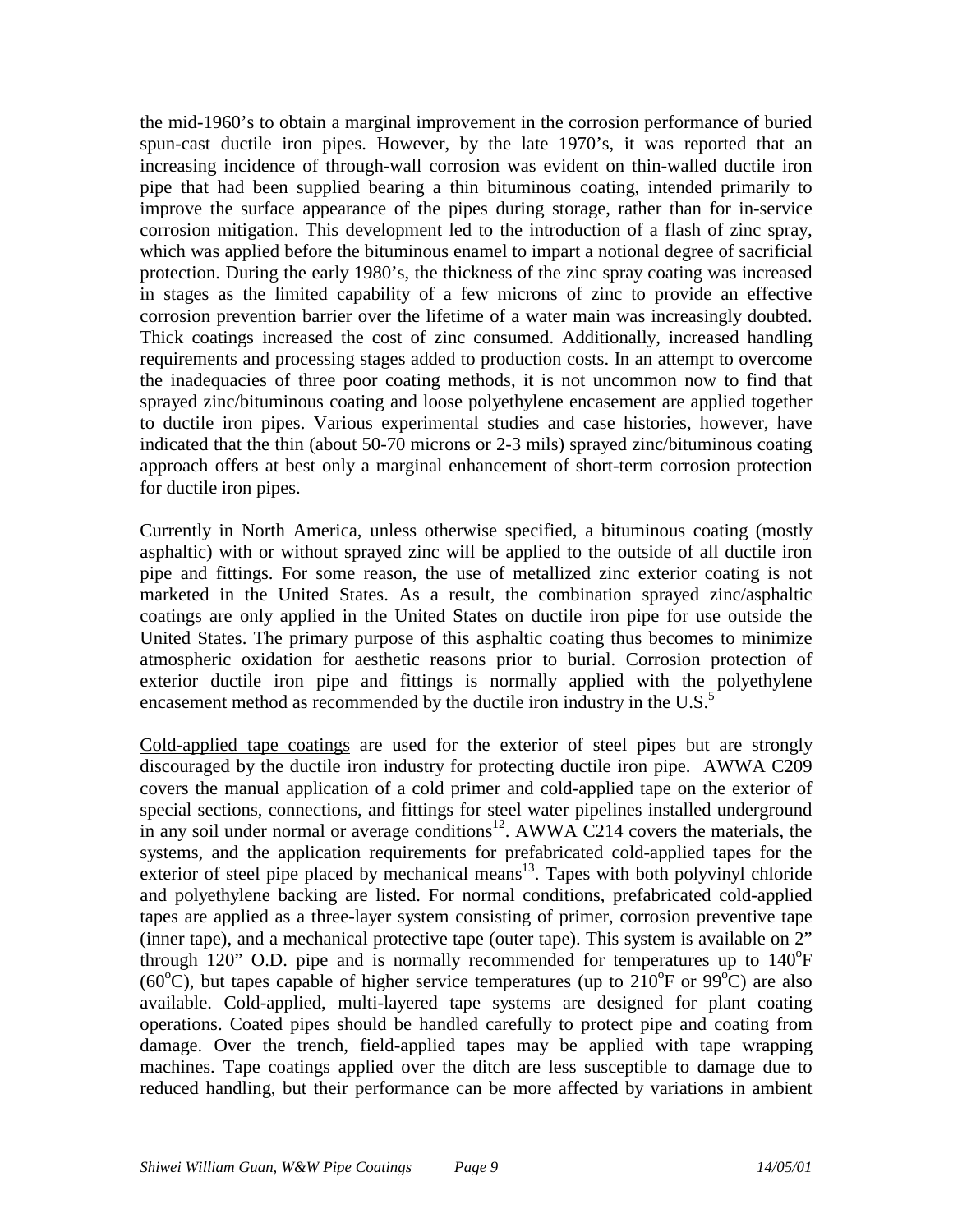temperatures and humidity as well as by less adequate field surface preparation. The thickness of the tape coating system varies; however, all tapes shall be sufficiently overlapped to meet performance requirements. If severe construction or soil conditions exist where mechanical damage may occur, a suitable overwrap of an extra thickness of tape is required.

Fusion-bonded epoxy coatings are mostly used in oil and gas pipeline applications, but are also used somewhat in waste and wastewater applications as well; for example, pipes and fittings for steel and fittings for ductile iron. AWWA C213 describes the material and application requirements for fusion-based epoxy coatings for the interior and exterior of steel water pipe, special sections, welded joints, connections, and fittings of steel water pipelines installed underground or underwater under normal construction conditions<sup>14</sup>. These coatings are applied to preheated pipe surfaces  $400^{\circ}$ F to  $500^{\circ}$ F (204 $^{\circ}$ C to 260 $^{\circ}$ C) in a 12 to 25 mil thickness, with or without primers. If primer is required, there are minimum-maximum overcoat times. The coatings are available in  $\frac{3}{4}$  to 43" (1.9 cm to 122 cm) O.D. pipe. In potable water systems, operating temperatures up to  $140^{\circ}F (60^{\circ}C)$ are recommended for the powder epoxy coatings. Except for welded field joints, fusionbonded epoxies are plant/shop applied to preheated pipe, special sections, connections, and fittings using fluid bed, air, or electrostatic spray. Due to their lack of thickness to cover up apparent metallic substrate defects, the power epoxy coatings permit excellent inspection of the substrate surface before and after coating. A heat-bondable polymeric hot melt patch stick repairs pipe needing repair due to hackles, coating imperfections and other defects. A 100% solids liquid epoxy repair material is recommended within 12" of each end of pipe. Powder coating manufacturers will also make recommendations for field repair materials and application procedures. Fusion-bonded epoxy for ductile iron fittings is furnished in accordance with AWWA C116<sup>15</sup>. It is not used for ductile iron pipe because the thin-film coating system cannot achieve a holiday-free surface to cover the surface roughness normally associated with ductile iron.

Liquid Epoxy Coatings have many different types: some are solvent-based and others are 100% solids; some are heat cured and others are chemically cured. The curing agent may be an amine, amine adduct or polyamide; and the epoxy may be modified with coal tar, phenolic, fly ashes, or other modifiers. AWWA C210 describes liquid, chemically cured epoxies for the interior and exterior of steel water pipe, fittings, and special sections installed underground or underwater<sup>16</sup>. AWWA recommends the use of these coatings in water service systems at temperatures up to  $140^{\circ}F$  (60 $^{\circ}C$ ). The liquid epoxy system described in AWWA C210 differs from the customary product commercially available in that it has a very high flexibility, elongation, and impact resistance. Any liquid epoxy for water utility purposes must meet the requirements of AWWA C210. Liquid epoxy is not used for the exterior of ductile iron, because the rough surface is not suitable to be covered by the slow multiple coat application of the coating.

Solvent-based epoxies were commonly used before as an alternative coating system to cement-mortar in potable water applications for steel pipe. The use of these low solids, solvent-based epoxies has recently declined due to the problems involved with the use of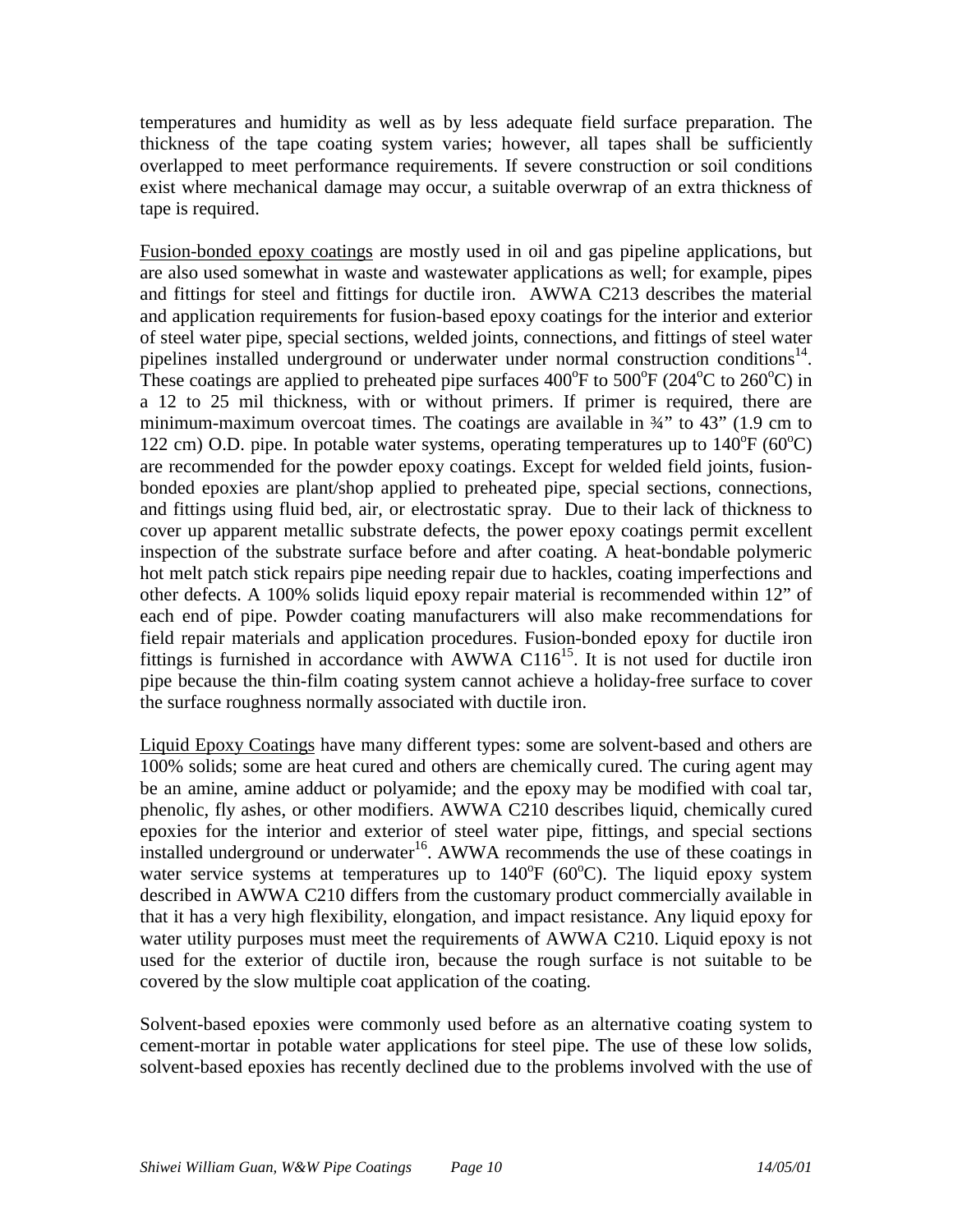solvents and VOC air pollution. As a result, the solvent-based epoxies are being replaced by 100% solids rigid polyurethane and high solids or solventless epoxies.

Liquid coal-tar epoxy coatings have been used as an internal lining system for wastewater or non-potable water pipes of all the three substrates: steel, ductile iron, and concrete. In the case of ductile iron, the coal-tar epoxy used as an internal lining only is often added with at least 20% of fly ash power (so-called ceramic powder). The combination of both the epoxy and coal-tar combines the good properties of the two materials to form a good water and saltwater-resistant coating. Some coal-tar epoxies become brittle when exposed to sunlight and some also have very poor adhesion to the substrate<sup>5, 7</sup>.

Cement-mortar is normally composed of Portland cement, sand, and water, well mixed and of the proper consistency to obtain a dense, homogenous layer. It has the longest history of protecting steel and ductile or gray cast iron. Today, the main use of the cement-mortar material for pipeline is as an internal lining for potable water application, although sometimes it is still used for exterior as well; for example, steel pipe. Special cement lining materials may be available for special service requirements (e.g. weak mine acids, some industrial recycled water and certain other chemical liquid wastes). Pipe surfaces covered with cement-mortar are protected by the alkaline cement environment, which passivates the steel or wrought iron and thus prevents corrosion in most natural environments. Internally, the cement mortar is centrifugally compacted to remove excess water and produce a smooth, uniform surface. Externally, the coating is a reinforced cement mortar, pneumatically or mechanically applied to the pipe surface. AWWA C205 describes the material and application requirements for steel water pipe by shop application of cement mortar<sup>17</sup>. AWWA C602 describes the materials and application processes for the cement-mortar lining of steel pipeline in place, covering both newly installed pipes and older pipelines<sup>18</sup>. Cement-mortar lining for ductile iron pipe and ductile iron and gray iron fittings for water service is in accordance with AWWA C104<sup>19</sup>. The cement-mortar lining is satisfactory for temperatures up to 212°F. Sometimes an asphaltic seal coat is furnished. In this case, the lining is only adequate for temperatures up to  $150^{\circ}$ F.

Heat shrink sleeve products have been recently used as a corrosion protection method to protect field-welded joints or special connections of steel pipeline, being an alternative to cold-applied tape as well as spray-applied epoxy, coal tar, and polyurethane. The heat shrink sleeve consists of a cross-linked and pre-stretched sheet which, upon heating, will shrink to its original length. This sheet is coated with a protective heat-sensitive adhesive. When heat is applied to the sleeve wrapped around a joint, the adhesive melts and becomes a liquid, while the sleeve backing begins to shrink. The radial shrinking forces of the sleeve squeezes the fluid adhesive into all of the pipe surface irregularities, while the sleeve conforms tightly to the joint profile. On cooling, the adhesive solidifies, effecting a tough bond to the pipe and the pipe coating. The sleeve adhesive achieves the corrosion protection by preventing moisture and air ingress to the pipe surface. The outside Polyolefin backing mechanically protects the adhesive and the joint. The adhesive further acts to hold and anchor the backing around the joint through adhesion to the substrate and the backing. The heat shrink sleeve method is accepted in the industry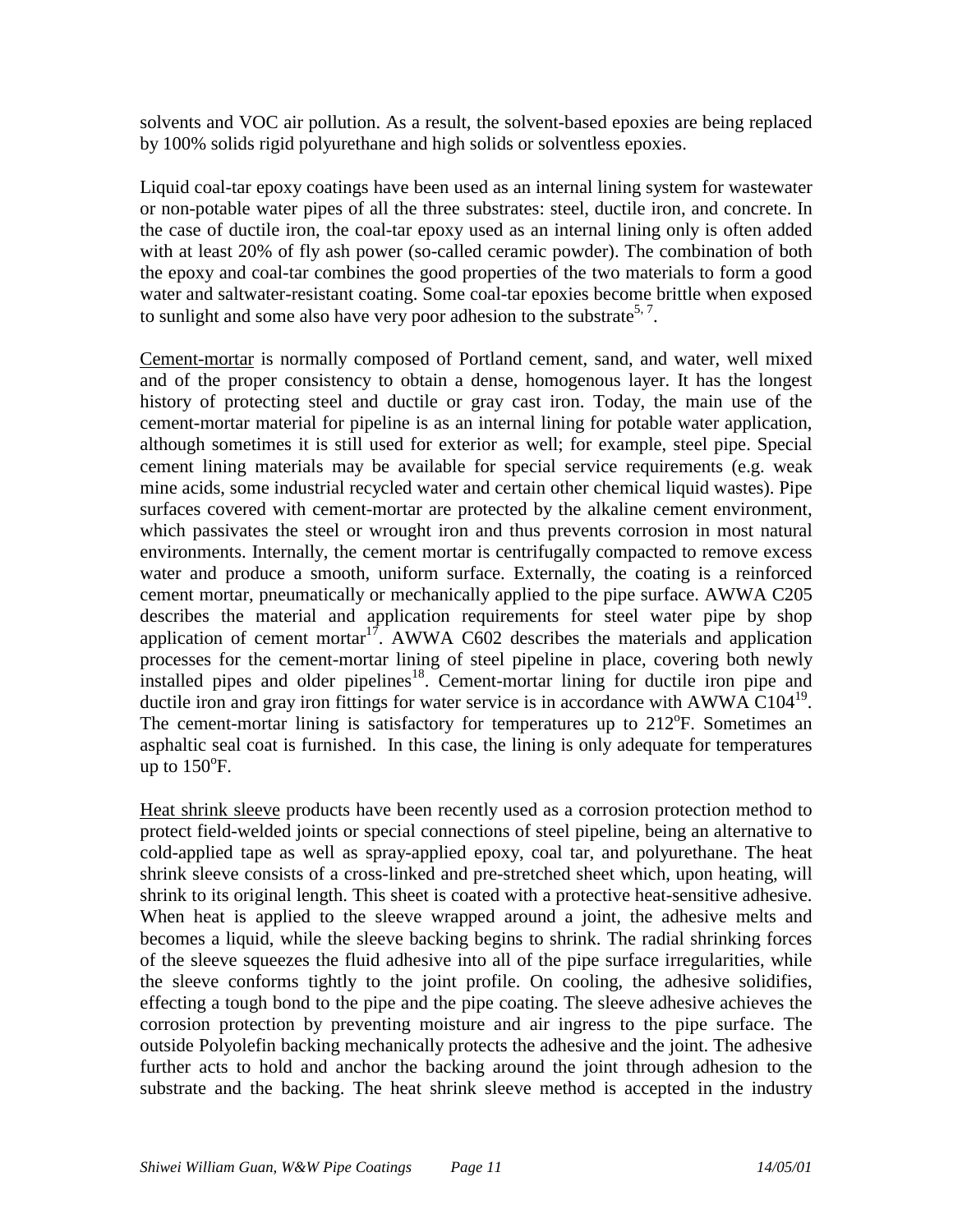because of its design flexibility and compatibility with pipeline conditions. It is suggested to carefully select and use the proper sleeve products based on different pipeline conditions and also pay attention to the compatibility of the sleeves with pipe coatings. AWWA C216 covers the material and application requirements of heat-shrinkable crosslinked polyolefin coatings for the exterior of special sections, connections, and fittings for steel water pipelines $^{20}$ .

Polyethylene Encasement Polyethylene encasement is not a true coating per se, because it does not bond to the substrate, neither is it completely sealed. It is a standard corrosion control method specifically and favorably recommended by the U.S. ductile iron industry, and sometimes it is promoted as the only method needed to control corrosion for all external ductile iron and cast iron pipelines in the United States. Since its first use in operating water systems in Lafourche Parish, Louisiana, and Philadelphia by the late 1950's, polyethylene encasement has been taken in various standards in the United States and then in other countries such as Japan (JDPA Z2005), UK (BS 6076), Germany (DIN 30674), France (AFNOR NFA 48-851), and an international ISO standard (ISO 8180). In 1972, the first standard for polyethylene encasement was adopted as AWWA C105. In 1993, the standards were revised to allow the use of either the 8-mil (200 microns) lowdensity polyethylene or 4-mil (100 microns) high-density cross-laminated polyethylene film, and a recommendation was added that in wet conditions the polyethylene encasement should be taped every two feet around the pipe circumference. In 1999, the standards were revised again to replace low-density polyethylene with linear low-density, and soil resistivity ranges were modified to make the procedure more conservative. An additional paragraph was added that acknowledged that other corrosion control methods besides polyethylene encasement may be required in certain circumstances<sup>21</sup>.

Advantages on polyethylene encasement include that: it is relatively inexpensive, easy to install, does not require maintenance or monitoring, and is easy to repair if damaged. An objection to the use of polyethylene encasement is that the polyethylene films restrict the subsequent use of cathodic protection. Another is that the encasement is easily damaged, resulting in holidays, rips, or tears. These defects are easily created during handling, and during pipe laying and backfilling operations. Such defects may admit environmental water into the interface between the films and pipe surface, leading accelerated attack to the pipe in the vicinity of these defects.

There is a wide range of controversy over the use and success of polyethylene encasement as a successful corrosion control method<sup>22</sup>. On the one hand, there are studies conducted by DIPRA and its member manufacturers, indicating the long-term effectiveness of this method on the corrosion protection of ductile and gray cast iron pipes. Some thus conclude that "the number of documented failures of polyethylene encased pipelines- the vast majority of which are the result of improper installation – is insignificant compared to the number of miles of cast and ductile iron pipe that are afforded excellent protection with this method of corrosion prevention". On the other hand, there are also reports from different utilities and corrosion consultants which document corrosion problems under both damaged and undamaged polyethylene encasement. Some utilities and corrosion therefore only allow the use of polyethylene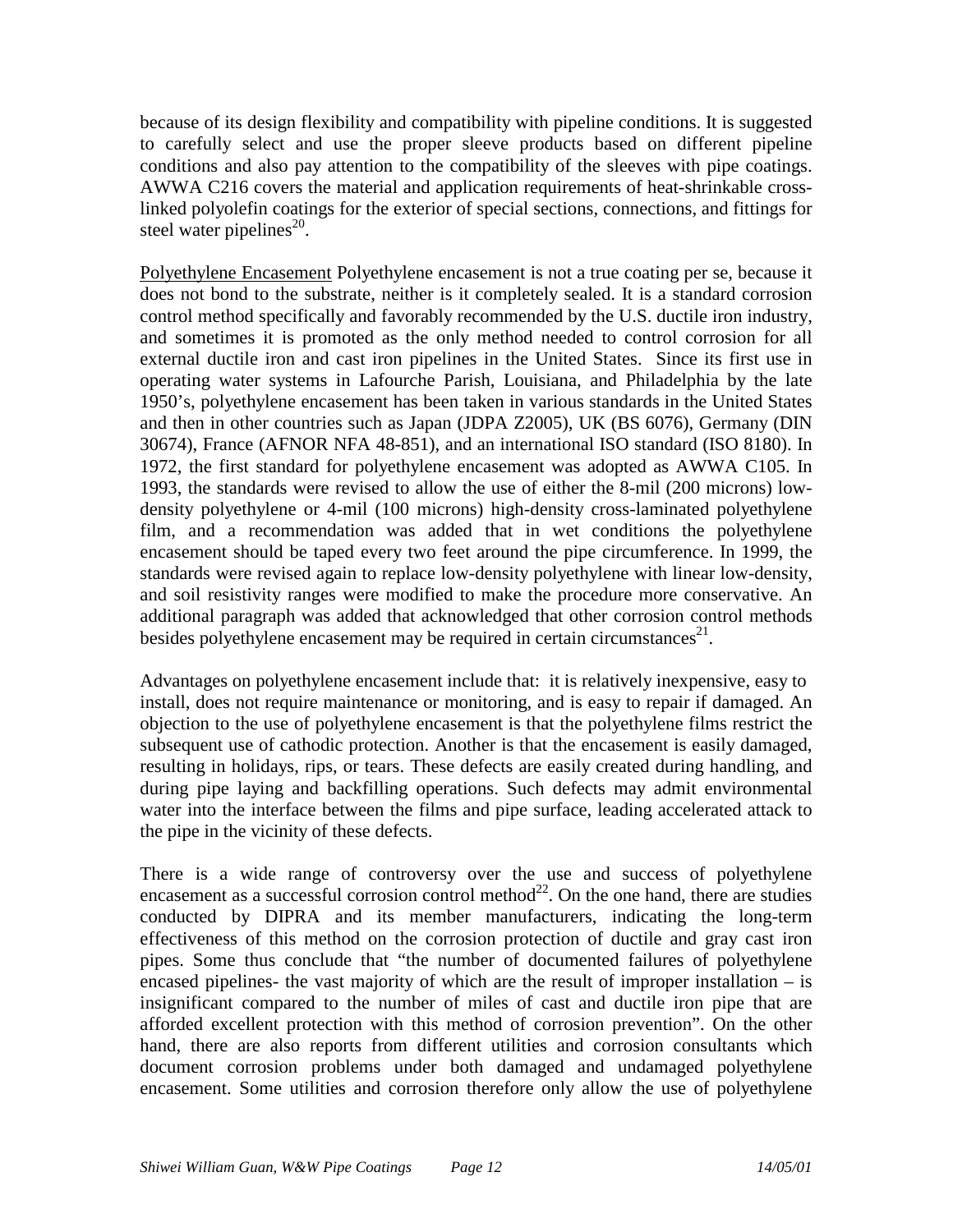encasement in certain conditions and in most corrosive conditions require tight bonded coatings and cathodic protection for ductile iron. Polyethylene encasement is not recommended by DIPRA as the sole protection method where high-density stray currents may be present<sup>23</sup>. It was also suggested that polyethylene wrapping might not provide enough protection in continuously saturated soils, although it might be used in conjunction with cathodic protection systems $24$ . Polyethylene also exhibits significant softening at temperatures over 82<sup>o</sup>C (180<sup>o</sup>F) and will melt around 104 to 110<sup>o</sup>C (220 to  $230^{\circ}$ F).

"T Lock" plastic coatings are used in the interior of concrete sewer pipelines as an alternative to spray applied coating systems such as bituminous coatings, coal-tar epoxies, liquid epoxies, vinyl coatings, and chlorinated rubber coatings<sup>5</sup>. Many of these coatings have been applied to concrete sewer pipelines. Almost all have resulted in a complete failure. It is generally believed that any coating that would withstand sulfuric acid would be suitable for the lining application of concrete sewer pipelines. Unfortunately, because of the nature of the concrete, such coatings are subject to imperfections, and even a minute imperfection will cause the concrete to disintegrate under the coating, pushing it from the area of imperfections. Another problem is that concrete pipes are buried and are thus subject to earth movement. Where movement occurs, some cracking of both the concrete substrate and the coating, particularly at the joint area, may also occur, which opens the concrete to immediate attack. As an alternative, a cast-in-place molded or extruded plastic lining that could be heat welded to itself is formed with "T" extensions on the back of the sheet to hold the sheet in physical contact with the concrete. The plastic sheet lining is formed into sheets of the size required by heat welding the sheet together. The sheets are then placed on the form and the concrete poured in a normal fashion. The use of "T Lock" plastic lining has resulted in some degree of success; however, it has not been a complete solution to the corrosion protection of concrete sewer pipeline. It is labor intensive, easily damaged, and difficult to repair.

100% solids rigid polyurethane coatings: Over the past ten years, there has been a movement towards the development and use of proper high-performance 100% solids rigid polyurethane coatings for corrosion protection of all three pipe substrates: steel, ductile iron, and concrete. The specially designed plural component and zero VOC polyurethane (PU) coatings have been demonstrated to be by far the most successful protective coating systems used for both exterior and interior applications. These polyurethane coatings have excellent adhesion to steel, ductile iron or concrete, combined with excellent chemical resistance, impact resistance, resistance to cathodic disbondment, and abrasion resistance. The fast setting (drying) nature of the 100% solids polyurethane coatings also means that they are very suitable for rapid application lines during pipe production, and they can be applied to any film thickness at virtually any ambient temperatures. The success of the 100% solids polyurethane coatings on steel, ductile iron and concrete pipes has been confirmed in water and wastewater distribution systems already in service in North America, the Middle East, several European countries (in particular, in France), and very recently, in a number of Asian countries. The polyurethane coatings have also been used successfully in conjunction with cathodic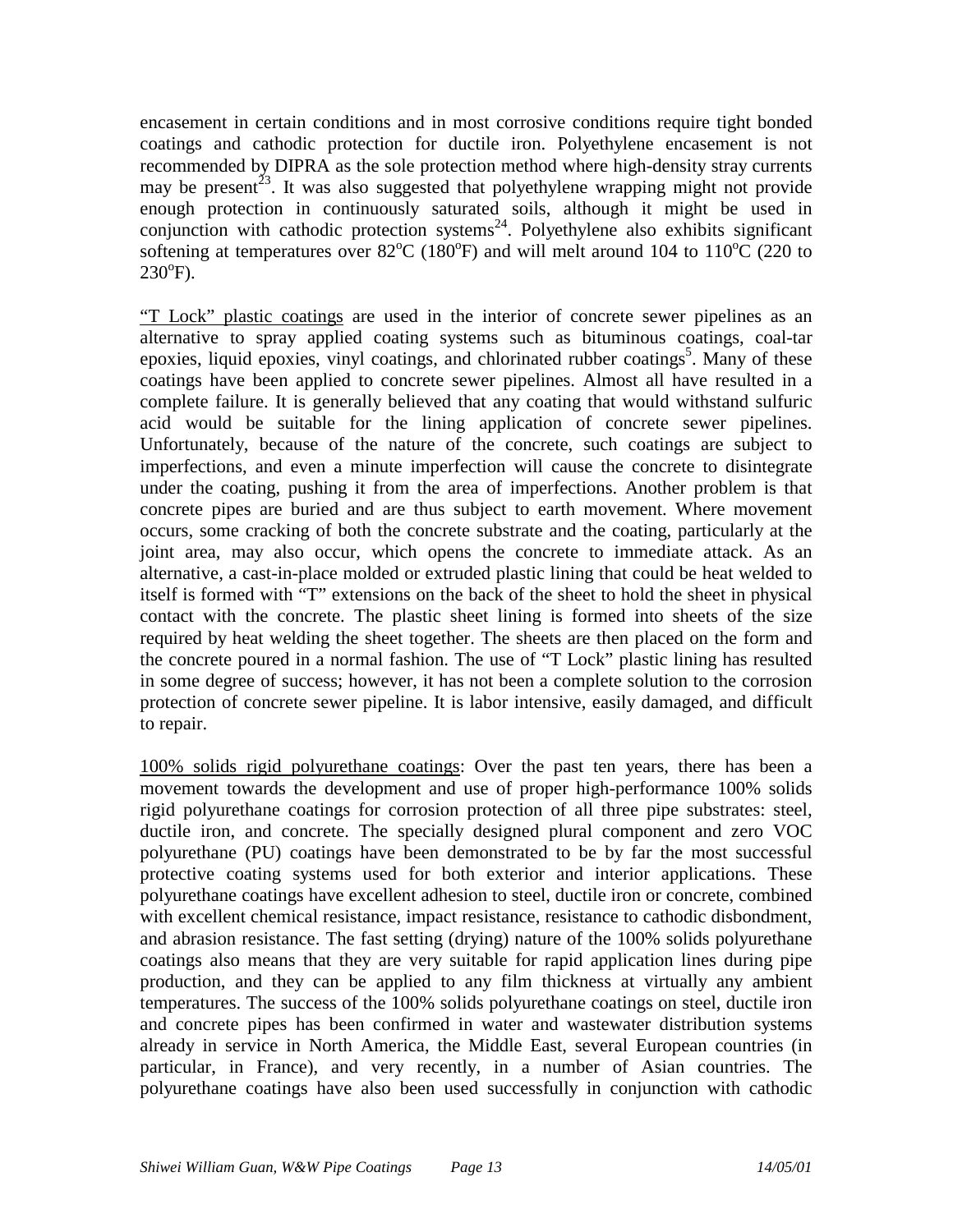protection systems for protecting ductile iron and steel pipes, where the function of the coatings is both to improve degree of protection and also to reduce the capacity of the cathodic protection installation required to achieve complete immunity from corrosion attack. The most recent AWWA C222 describes the material and application requirements of 100% solids rigid polyurethane coatings for the interior and exterior of steel water pipe, fittings, and special sections<sup>25</sup>. Ductile iron pipe manufacturers and their coating applicators have also established internal specifications for both shop and field application of 100% solids rigid polyurethanes. The polyurethane coatings have been used in the United States on ductile iron pipe and fittings both as an internal and external coating since 1988, with numerous successful case histories. These polyurethane coatings are available for steel and ductile iron pipe size of 4" and above. In the interior application of concrete sewer pipeline, good results are achieved with 100% solids polyurethanes if the concrete surface is dry, clean, and free of any visible bug holes or cracks. Otherwise, suitable rendering materials such as an epoxy-polyurethane hybrid render are manually applied before the 100% solids polyurethane is sprayed, providing a holiday-free coating film for corrosion resistance.

Recent developments in the 100% solids polyurethane coatings technology have resulted in two innovations from which the water and wastewater industry can particularly benefit. One innovation involves the development of a protective lining that incorporates anti-microbial additives. There are two commonly used methods for protecting wastewater structures from corrosion. The most common method is the use of a membrane or barrier between the structure and its corrosive environment. 100% solids rigid polyurethane coatings have been used for this purpose for years because of their flexibility, adhesion, inertness, and their resistance to abrasion and chemical attack. A second and newly established protection method involves altering the characteristics of the environment to diminish or eliminate the corrosive environment. With the antimicrobial modification, the 100% solids rigid polyurethane linings offer long-term corrosion protection by modifying the environment while protecting the substrate.

While 100% solids rigid polyurethanes feature superior abrasion resistance, applications involving extremely high flow rates and unusually abrasive instances demand something more. Newly developed ceramic modified coatings are engineered to meet the challenge of highly abrasive or high flow applications, offering unbelievable durability, impact, corrosion, and chemical resistance<sup>2</sup>.

# **4. PROPER SURFACE PREPARATION FOR STEEL, DUCTILE IRON, AND CONCRETE PIPES**

Because of the multiplicity and complexity of coating systems and their different surface preparation requirements, selected coatings for a pipeline project shall be applied on a pipe surface that has been prepared according to the coating manufacturer's recommendations and applicable standards or specifications. These surface preparation recommendations shall cover the needs of surface for shop coating application, inspection, repairs and field coating application. The following are some general areas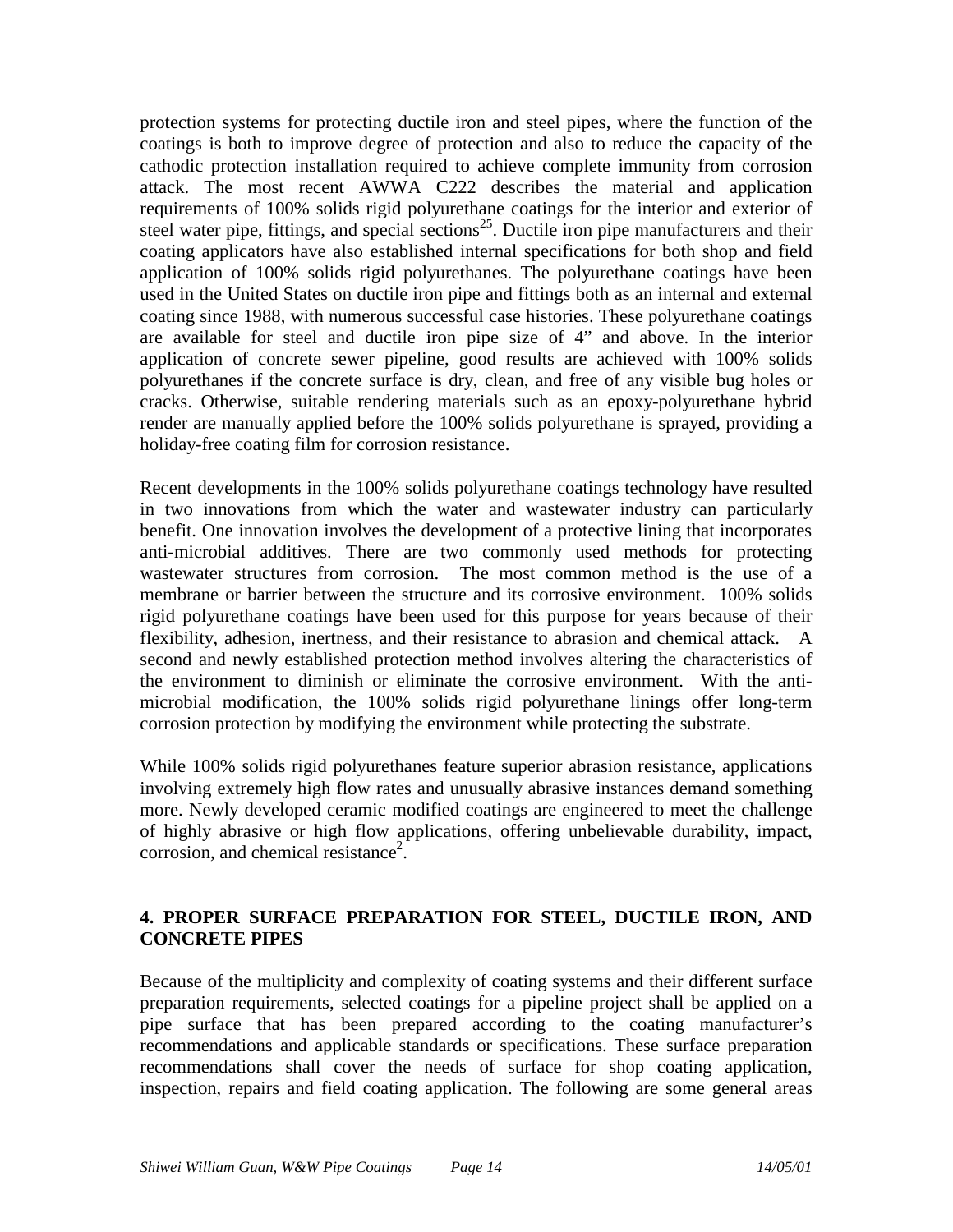that shall be addressed for each of the three pipe substrates: steel, ductile iron, and concrete.

# **4.1 Surface preparation for steel pipes**

#### Plant/Shop steel pipe surface preparation

- a. *Cleaning prior to abrasive blasting*. It is important to understand that ordinary abrasive blast cleaning techniques do not remove visible and non-visible contaminants such as oil, grease, or other soluble contaminants. Surfaces to be abrasive blast cleaned shall therefore be inspected accordingly and, if required, to remove these contaminants by cleaning in accordance with a proper method such as  $SSPC-SP1<sup>26</sup>$ . If solvent is used for this cleaning purpose, only solvents that do not leave a residue shall be used. Previously coated surfaces can be cleaned by hand or with power tools to remove loose coating. Solvent cleaning may be needed as well to remove non-reacted or uncured coating resin. Preheating to remove water and ice may be used provided that the pipe is preheated in a uniform manner to avoid distortion of the pipe. Surface imperfections such as burrs, gouges, and weld spatter shall be removed by filing or grinding to prevent holidays in the applied coating.
- b. *Minimum abrasive blast cleaning*. Steel pipe coming directly from the mill is usually abrasive blast cleaned by means of a production line centrifugal wheel machine. Manual abrasive blast cleaning is normally used for fittings, special connections and local repair. Most coating manufacturers recommend a degree of cleanliness and a minimum blast profile for good coating adhesion. Generally, all steel pipe exterior surfaces have been recommended to achieve at least an SSPC-SP 6/NACE No.  $3^{27}$ Commercial Blast finish for coal-tar enamels, asphalt coatings, tape coatings, or an SSPC-SP 10/NACE No. 2 Near White  $f_{\text{in}}^{28}$  for most other liquid or powder coatings such as fusion-bonded epoxy, liquid epoxy, and polyurethane. For interior lining application, an SSPC-SP 10/NACE No. 2 Near White finish or an SSPC-SP  $5/NACE$  No.1 White finish<sup>29</sup> is normally required for most coatings. A minimum angular profile (anchor pattern) is also normally recommended with the finish. For extensive cleaning of a previously coated surface in shop repair application, abrasive cleaning can be either all the way down to the steel to completely remove the existing coating, or brush-off blasted to create a rough texture on the existing coating surface to accept a new coating as per SSPC-SP  $\frac{7}{NACE}$  No.  $4^{30}$ . This decision is made normally depending on the conditions of the previous coating and the coating's manufacturer shall be consulted. If a greater degree of surface preparation is recommended by the manufacturer or is required for the coating to meet the requirements, that level of surface preparation shall be used. The abrasive material shall be proper angular media made of slag, steel, sand, or mineral. Non-angular blasting media will generally not provide an adequate surface anchor pattern and its use should therefore be discouraged. Abrasive blast cleaning shall be performed when the metal temperature is more than  $5^{\circ}F$  (3 $^{\circ}C$ ) above the dew point using clean, dry,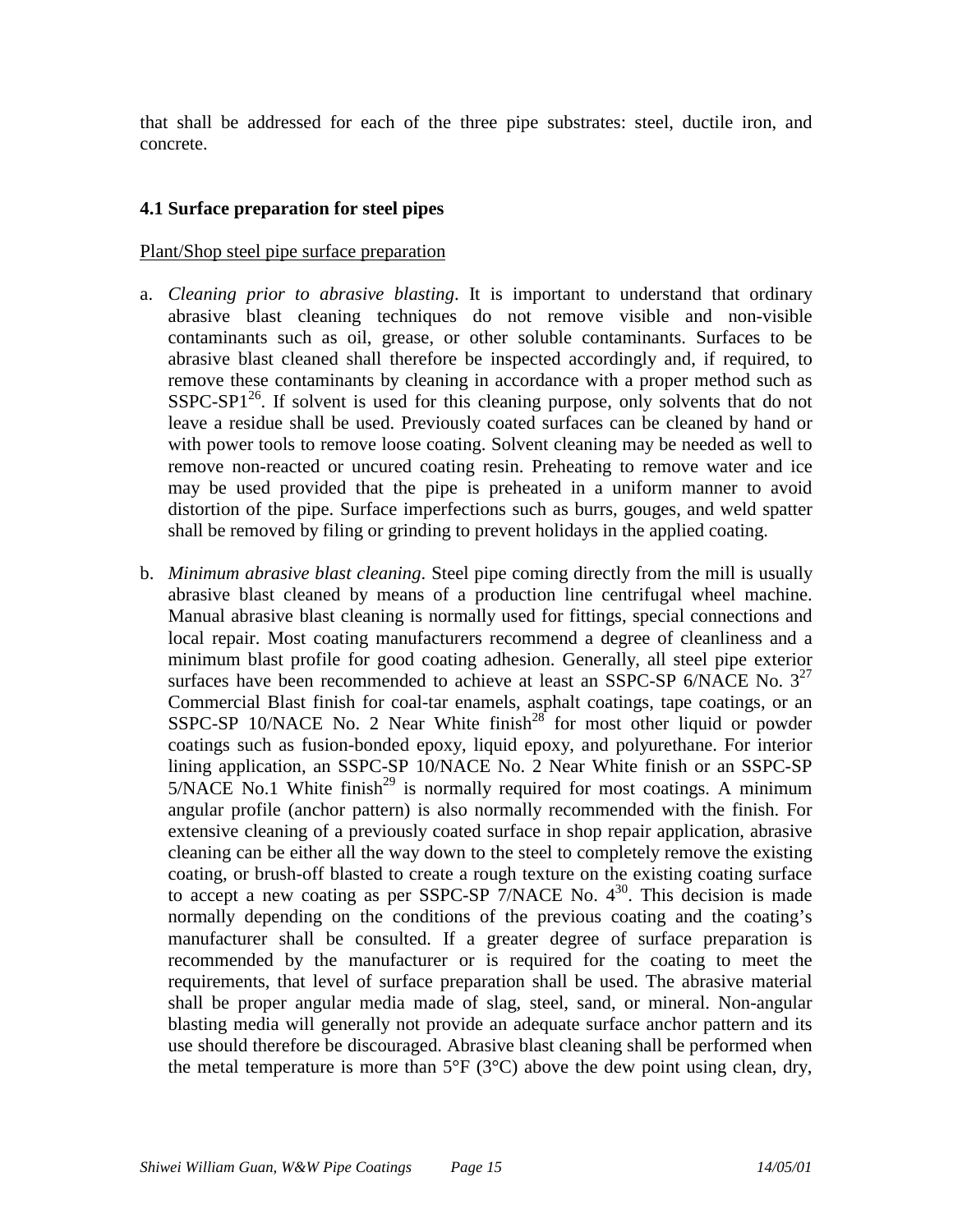oil-free air. Proper blasting machine setup and also proper blasting media mixing are important to achieve the adequate blasting finish and angular profile.

- c. *Finish appearance*. Cautions shall be made in an attempt to achieve a "near white" or "white metal" finish. The appearance of such a finish is affected by the type of abrasive used, the type and condition of the steel being blasted, environmental conditions before and after blasting, whether it is observed in natural lighting or artificial lighting, and the total lighting available. When keeping the minimum abrasive blast cleaning in mind, the user shall pay attention to not over-blasting the surface with inadequate machine setup and blasting media mixing.
- d. *Dust clean*. Surface preparation shall not be considered complete until the dust or abrasive particles that may remain lodged in and on the surface have been removed from the blasted surface. Clean, dry, oil-free compressed air shall be used to blow the dust, grit, or other foreign matter from the blasted substrate in a manner that does not affect the cleaned surface, other cleaned pipe, or pipe to be coated. Vacuum cleaning or other methods may be used in place of compressed air.
- e. *Surface inspection*. The cleaned interior and exterior surfaces of pipe shall be inspected to ensure conformity of adequate surface preparation. Surface imperfections such as burrs, gouges, and weld spatter shall be removed by filing or grinding to prevent holidays in the coating and shall be abrasive blast cleaned where applicable.
- f. *Post-blasted protection from moisture and contaminants*. Blast-cleaned pipe surfaces shall be protected from condensation, moisture, rainfall, frost, and snow. Blastcleaned surfaces shall also be protected from other contaminants, including sand, grit and dirt. The blasted pipe surface shall not be allowed to flash rust or exhibit deterioration before coating. It is generally recommended to blast only as many pipes as can be coated the same day or in the same shift.

#### Field steel pipe/joint/repair surface preparation

Most steel pipes installed today are plant/shop coated first and then delivered for field welding joints and/or installation. If field joints are to be welded, the main line coating is normally cutback at the time of its application to produce approximately several inches of bare steel on either side of future weld. On large projects in remote areas, the economics may favor a railhead or field coating site. Field coating application is also needed for the field welded joint and repairing purpose.

The general principles of surface preparation requirements outlined in plant/shop steel pipe application shall be followed in the field application as well. Additional areas that should be addressed include:

a. *Environmental conditions*: Ensure that the temperature of the steel surface is more than 5 degrees above the dew point and that the relative humidity is not more than 85%. Dehumidification may be needed depending on the environmental conditions.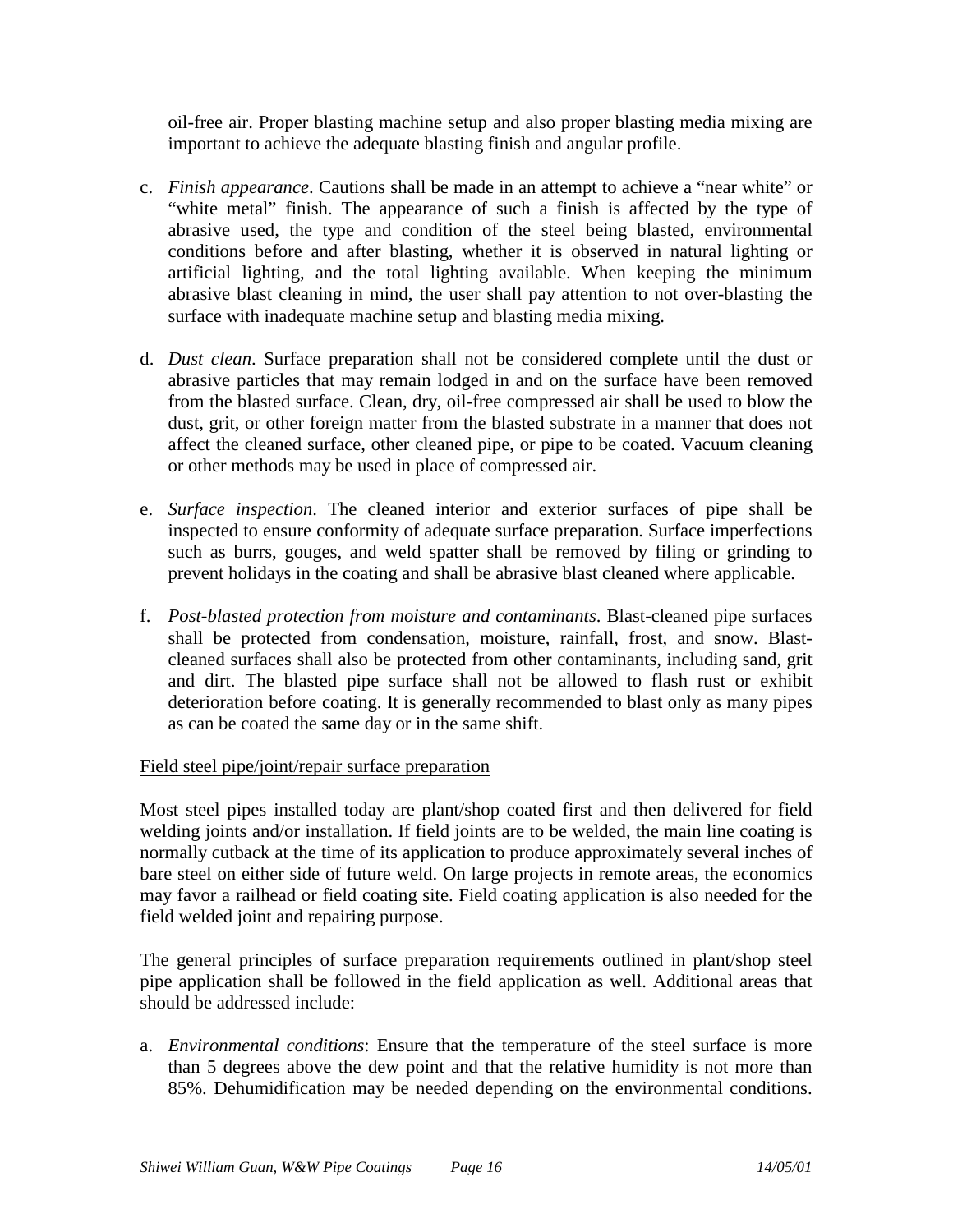This is particularly true for internal field lining and field welded joint applications. The steel area may be isolated and heated in order to remove moisture, water and ice, provided it is done in a uniform manner to avoid distortion of the pipe.

b. *Surface cleanness and salt contamination*: It is important to pay more attention to the surface cleanliness and salt contamination of field steel surface than plant/shop application where new steel from the mill is freshly used. Tests may be conducted in order to ensure that the surface is not contaminated with salt. There have been no thorough studies done to determine the recommended acceptable levels of salt contamination and their impact on long-term pipe coating performance. Coating manufacturers should be consulted; an example is given in the table below.

| <b>Service Type</b> | <b>Chloride</b>          | <b>Soluble ferrous ions</b>          | <b>Sulfate</b>                       |
|---------------------|--------------------------|--------------------------------------|--------------------------------------|
| Lining application  | Less than $3 \mu g/cm^2$ | Less than 6 $\mu$ g/cm <sup>2</sup>  | Less than $8 \mu g/cm^2$             |
| Exterior wet/dry or | Less than $5 \mu g/cm^2$ | Less than $8 \mu g/cm^2$             | Less than 10 $\mu$ g/cm <sup>2</sup> |
| sub-immersion       |                          |                                      |                                      |
| Atmospheric service | Less than $7 \mu g/cm^2$ | Less than 10 $\mu$ g/cm <sup>2</sup> | Less than 17 $\mu$ g/cm <sup>2</sup> |

High pressure water cleaning and the use of suitable solvents or other cleaners may be used to remove salt contamination, oil, and grease on the field steel surface. However, only solvents/cleaners that do not leave a residue shall be used; otherwise, the residue shall be removed.

When primers are used that must dry before coating is applied, all moisture, dust, and dirt must be removed from the primer surface before coating.

c. *Surface preparation methods* Most modern field practices use abrasive blast cleaning as a method for steel pipe, large joint, and large repair surface preparation. Sandblast cleaning can be the least expensive method of field surface preparation, especially if sophisticated equipment is used. In removing coatings to make tie-ins, caution should be taken to ensure that the surface preparation method used for preparing the overlay area onto the factory-applied coating is creating the required surface profile in the coating and not removing the factory-applied coating.

If sandblasting is not practical or the area of the repair is too small to blast, a secondary method of surface preparation, either by hand sanding or power tool cleaning, is acceptable. Power tool cleaning should be completed with an aggressive method thereby ensuring that the required surface profile is being created. Wirewheel or manually sanding of the steel surface is unlikely to create the necessary profile or depth in the steel surface and is therefore not recommended. The use of the power tool cleaning will only be allowed to the pipeline when accessing of sandblasting equipment is not possible. It is important to ensure that the hand and power tool cleaning application provides the same minimum surface finish and profile required for plant/shop applications.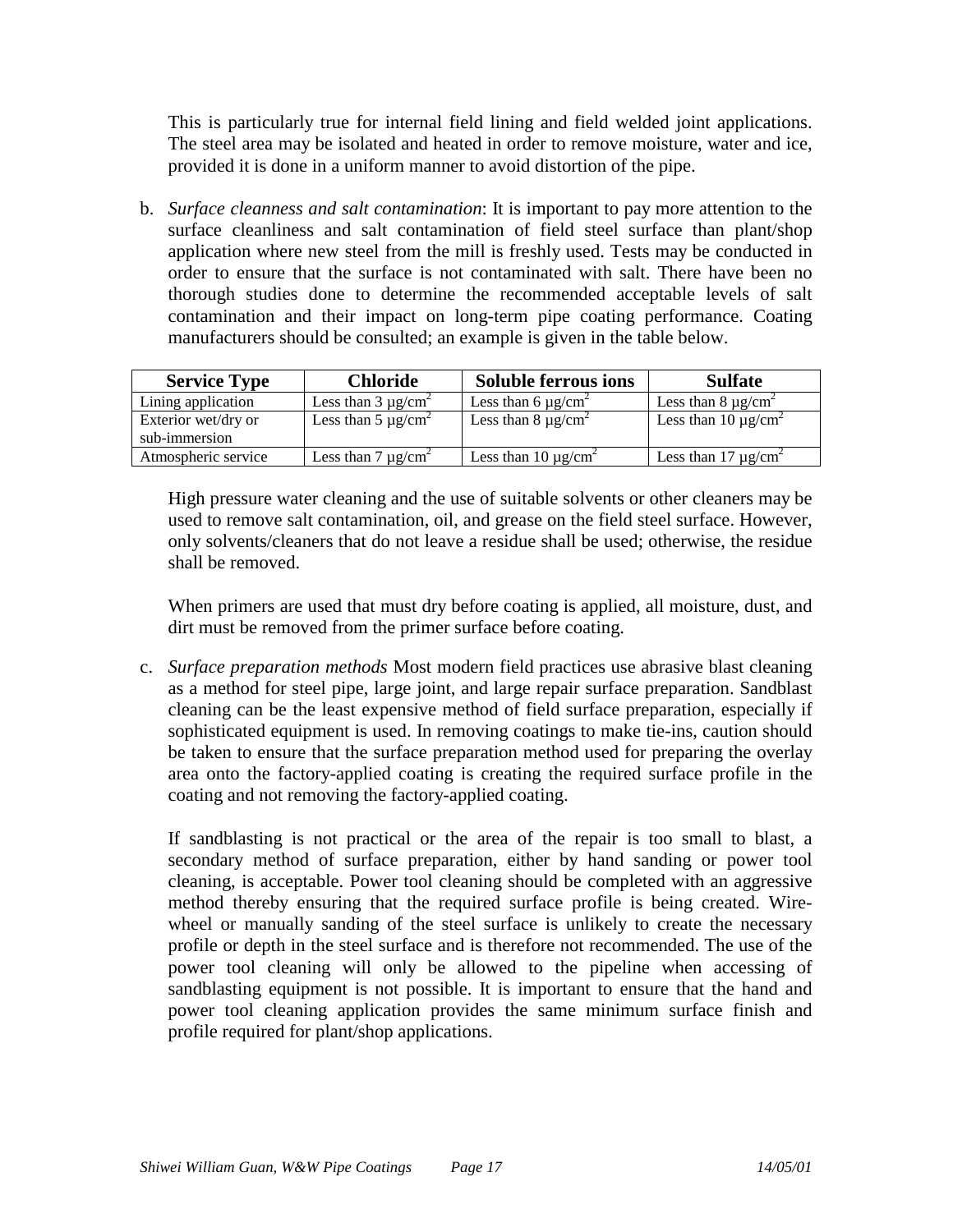#### **4.2 Surface preparation for ductile iron pipes**

There is a significant difference between a smooth steel surface and a ductile or cast iron surface and therefore surface preparation procedure for coating ductile/cast iron pipe shall be modified or specified accordingly. Surface conditions of ductile or cast iron materials vary significantly from one manufacturer to another, and they also depend on pipe size, process, and batch. Compared with smooth steel surfaces, surfaces of ductile or cast iron are normally much rougher, covered with burrs, slag (iron oxide), scruff, and other protuberances, pits and holes, mold coating, rust staining, thick, tightly adhered or loose annealing oxide.

To address the different surface conditions on ductile or cast iron and thus the surface preparation requirements for interior and exterior coatings, U.S. Pipe had developed, in the early 1980's, surface preparation specifications for U.S. Pipe ductile iron products to receive special coatings. The surface preparation specifications were basically modifications of the SSPC Surface Preparation Guideline for steel surface. Since then, modifications have been made several times by DIRPA on the U.S. Pipe's specifications to develop a surface preparation standard for the ductile iron industry. As a result, a new standard (NAPF 500-03) was issued in March 2000 by the National Association of Pipe Fabricators. Although the SSPC guidelines are generally followed, the new standard provides limited specific requirements on the amount of surface preparation required for ductile iron surface and depends more on the coating manufacturer and pipe manufacturer for specific recommendations. Unlike the case that SSPC standards require the removal of all oxide layers or mill scale from steel (SSPC – SP 5, 6, and 10), this new NAPF standard allows the different degrees of the removal of tightly annealing oxide and rust staining from ductile iron pipe and fittings.

The general principles of surface preparation requirements for steel pipe application shall be followed for ductile iron as well. All ductile iron pipe and fittings shall be delivered to the coating application facility without asphalt, which is not compatible with top coatings, or any other coating on the interior and/or exterior surfaces prior to the application of the specified lining/coating materials. The ductile iron surfaces to be lined/coated shall be blast-cleaned to achieve a surface anchor pattern with a profile of 2.5 mils or greater. Less degrees of the surface angular profile may be recommended by some coating manufacturers in the lining application, however, the adhesion of some of those types of coatings to ductile iron is often poor regardless of the level of surface preparation. Blasting with an angular abrasive media such as slag, sand, or steel grit (G-40 or coarser) is recommended. No steel shot or other non-angular blast media shall be used. The entire interior and exterior surfaces to be lined/coated shall be struck with the blast media so that all rust, loose oxides, etc., are removed from the surfaces. Only slight stains and tightly adherent annealing oxide may be left on the surfaces. The degree of the removal of these stains and tightly adherent annealing oxide shall be recommended by the coating manufacturer for specified coatings. Any area where rust reappears before lining/coating must be reblasted. Remove all burrs, slag (iron oxide), scruff, and other protuberances so that the substrate surface is flat and smooth to reduce the number of holidays and particles. Round off and open up edges of pits and holes to reduce off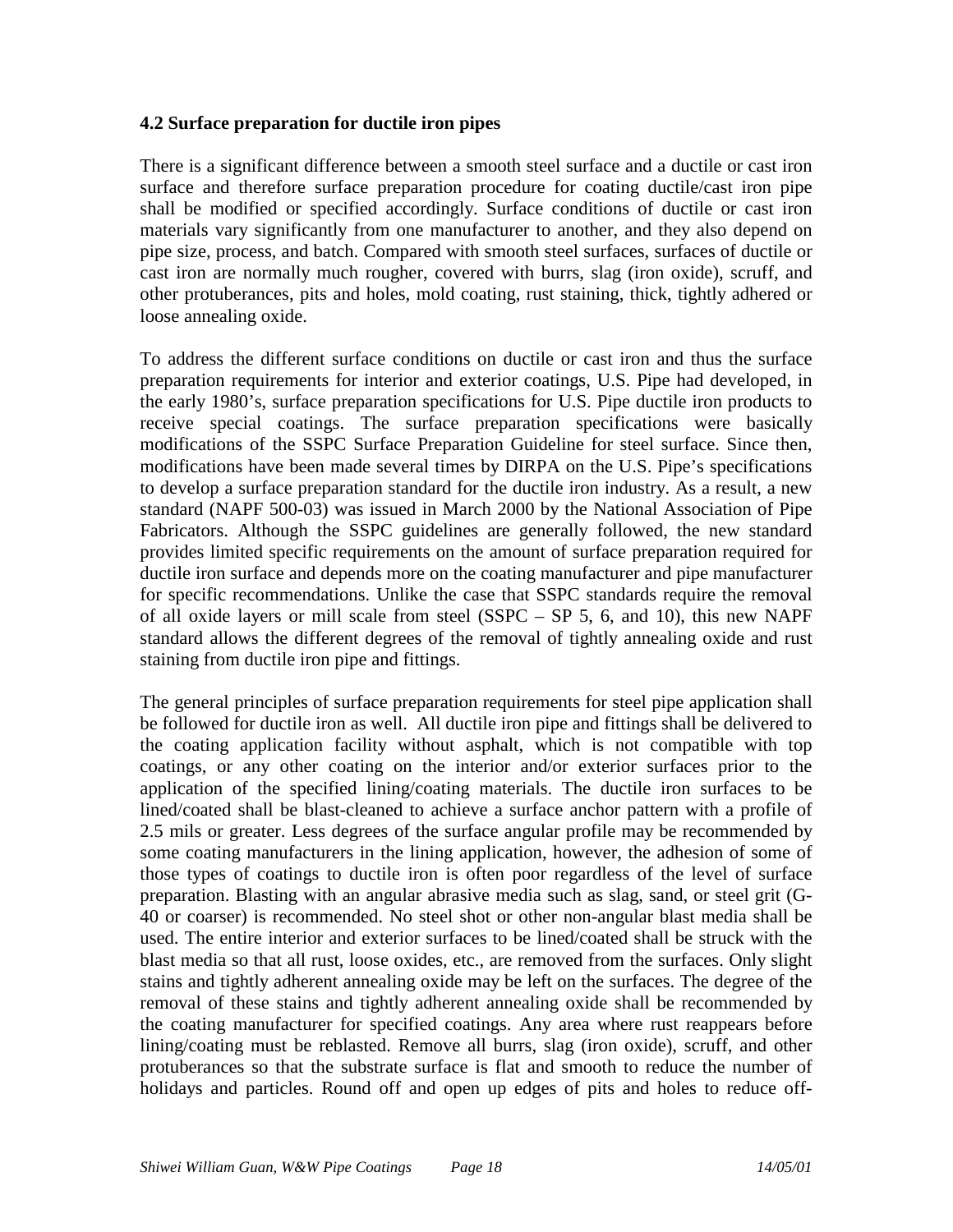gassing during coating application. Round off (bevel) all sharp edges to be coated (e.g. It is necessary to grind bell shoulders and spigot edges smooth and round in profile).

# **4.3 Surface preparation for concrete pipes**

Concrete is soft, brittle, subject to cracking, water permeable, and chemically active. Concrete pipes are more difficult to line than steel and ductile iron. Concrete pipe surfaces are anything but uniform, which can change with every pour on the same day by the same crew using the same raw materials. The surface conditions depend on the weather at time of casting, any of the mix additives or hardeners, the surface against which it is cast, and the degree of vibration used during placement. These factors create different concrete surface conditions and surface problems that impact on the application of concrete pipe coating.

The first problem is porosity. Although many methods have been used to eliminate them, concrete pipe surfaces are porous with many holes and air and water pockets. If coatings are applied over such a surface, some of the holes can be bridged or covered; however, because of the air in concrete, which expands as solvent evaporates into it, the coating blisters or the bubbles formed break, exposing the original hole.

The second problem is concrete laitance. Laitance is the very fine, light powder that floats mostly to the interior surface of concrete pipes. Because laitance has no strength and is non-adherent, any coating applied over it will have poor adhesion and be doomed to early failure.

The third problem is contamination of form releasing agents and concrete curing agents. Releasing agents containing large amounts of wax or soap are often used to help with removal of forms when the concrete has set. These releasing agents remain on the concrete surface and are difficult to remove by abrasive blasting alone. If they are not removed, the adhesion of the coating will be affected. Also, concrete curing agents present on the pipe surface will also interfere with the adhesion of the coating.

There is no formal surface preparation standard established specifically for various concrete pipes, other than the recent NACE No. 6/SSPC-SP 13 Standard which covers the general surface preparation requirement for all types of concrete<sup>31</sup>. The input from the coating manufacturer shall be obtained before specifying any coating for concrete pipe. In general, prior to abrasive blasting, the entire pipe area to receive the lining or coating shall be inspected for large size holes, cracks, oil, grease, rust (from joint rings of prestressed concrete cylinder pipe), excessive dust, form releasing agents, concrete curing compounds or hardeners, paints, or any deleterious substances or conditions that would interfere with the adhesion or the protective ability of the coating material. Any areas where such conditions are present shall be repaired and/or cleaned. After then, the concrete pipe surface shall be abrasive blasted to remove any loose concrete and laitance and to abrade the entire surface. Best blasting is done by light sandblasting with 60-80 mesh sand and air at 50-60 psi  $(3.5{\text -}4.2 \text{ kg/cm}^2)$ . Acid etching is not permitted. After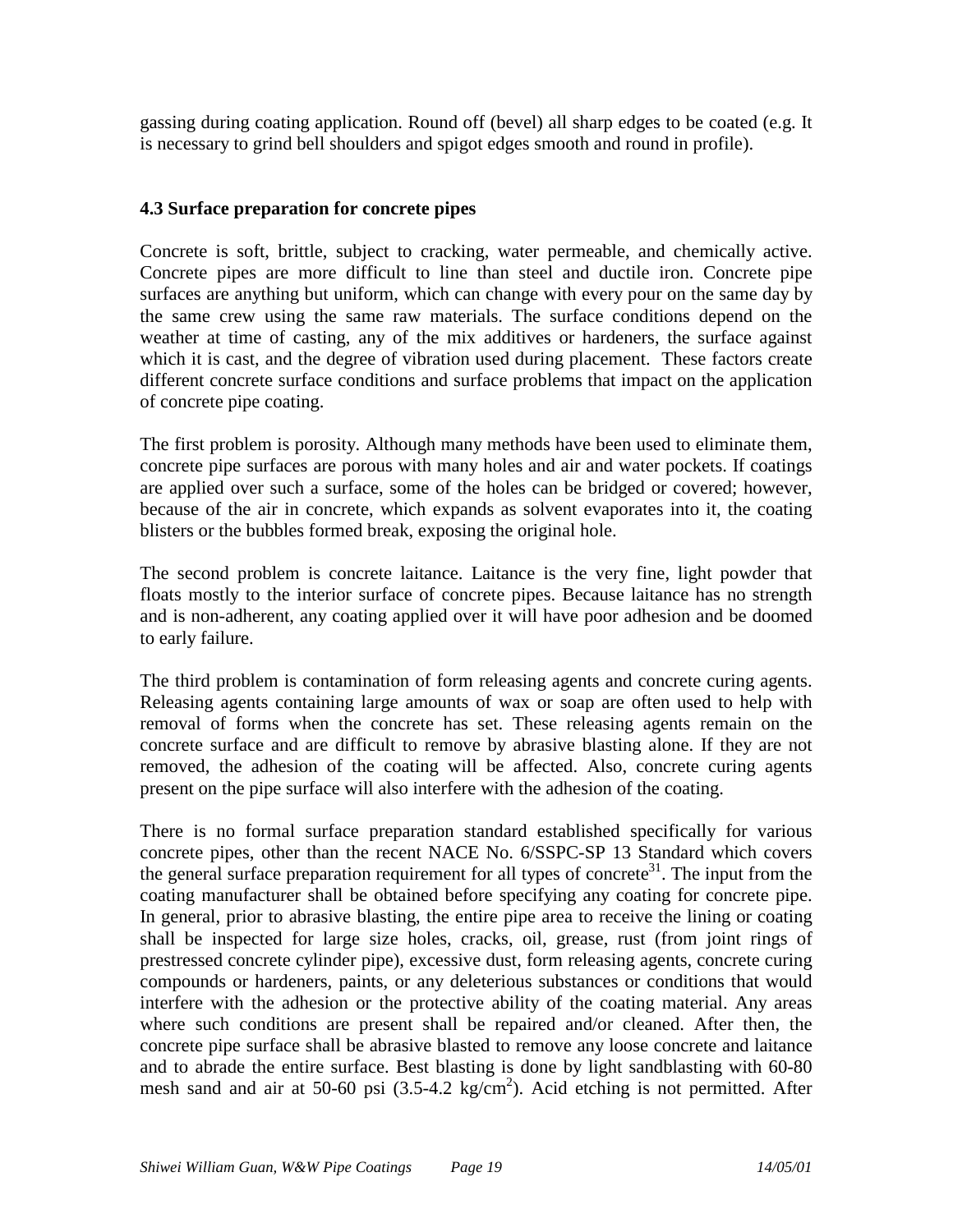abrasive blasting, all visible holes, cracks, or defective areas are to be repaired/filled by various methods and materials, such as sacking the surface with cement grout and filling with cementious or polymeric renders/resurfacers, as per recommendations by the coating manufacturer. All surfaces to be coated shall be completely dry, free of moisture, dust, grease, or any other deleterious substances at the time the coating is applied. It is also recommended that the coating application be conducted during the cooling cycle in the day.

# **5. PROPER APPLICATION AND INSPECTION OF A PIPE COATING SYSTEM**

# **5.1 Quality Culture**<sup>32</sup>

The proper application and inspection of a pipe coating system is indeed a "Quality Culture" issue. Quality Culture or Total Quality Management means that quality is addressed at every step of a pipeline project.

Quality begins with the specifying engineer. Irrespective of the type of coating job, a proper specification is the key to its success. For example, specifying an elastomeric rather than a rigid polyurethane coating direct-to-steel without a primer is normally not a good idea for steel or ductile iron pipe, because of its relatively poor adhesion, cathodic disbondment resistance, and chemical resistance. Another example is specifying a lower coating thickness (which may be adequate for smooth steel pipe) for rough ductile iron or concrete pipe, which will cause the failure of the corrosion protection. The procedure of writing an effective specification requires thorough planning for the pipeline, consideration of the needs and requirements of the coating, development of the specific key procedures for surface preparation and the coating's application, defining the requirements on applicators and support from the coating manufacturer, consideration of environmental conditions during the coating's application, description of the quality of the finished coating, and identification of the inspection/repair requirements. A specification shall be such a practical document that the owner and designer effectively communicates to a pipe manufacturer and a coating contractor what they want in a coating and what results they expect from the finished coating. The specifying engineer shall refer to applicable standards and specifications from AWWA, NACE, NAPF, etc., or refer to the coating manufacturers for specific guidelines while writing the coating specifications for a pipeline project.

The coating material approval process shall be viewed as a formality, and often is, especially when the approval being sought is for a product already specified. However, "equal" products or "similar products by listed vendors subject to engineer's approval" call for additional consideration. The contractor is often referred to alternate products based on price and availability without consideration for actual performance. A similar product by another vendor may or may not have the same performance characteristics as the products actually named or listed in the specification. Approval of an alternate product should require the same level of testing and research that went into the approval of the listed products.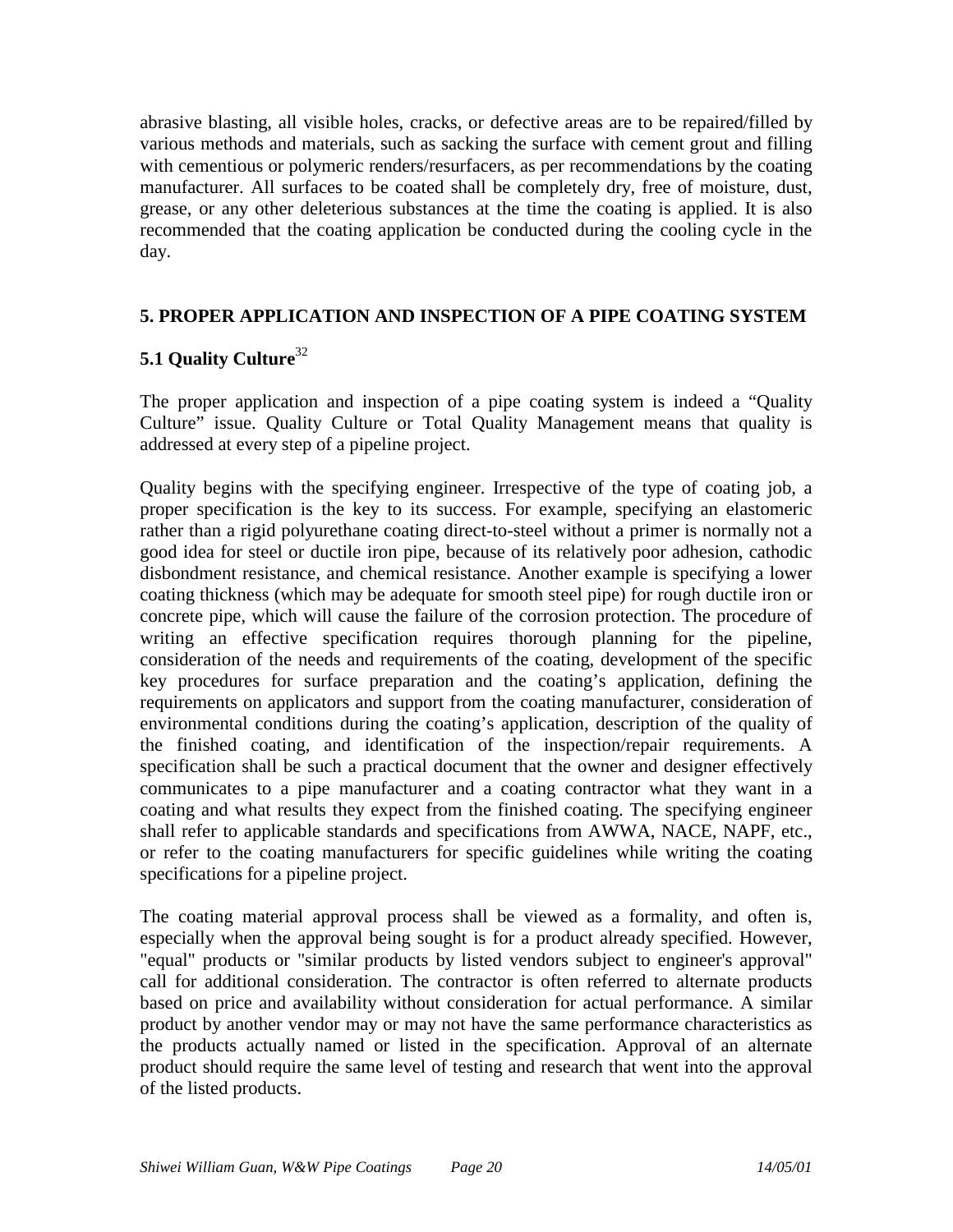In most cases, the key cause of pipeline coating failure is improper application. The quality of a pipe coating is only as good as the quality of application. It is therefore very essential to select a proper coating applicator based on: experience, reputation, reliability, conformance to coating manufacturer's specifications, modern automatic equipment, and quality control. Communicating all of the project requirements to the selected applicator and orientating the workers are keys to success in the field. The manufacturer of the coating should also be contacted for proper application recommendations for the specific pipeline project, and – even better – the application should be limited to a qualified applicator trained and approved by the coating's manufacturer. This is important, particularly because of the tendency of using more 100% solids coatings in waste and wastewater pipeline today. These types of coatings are applied with special plural component spray equipment. Training and technical support from the coating manufacturers is essential to ensuring quality application. Application quality reports shall be completed and kept. Appendix A and B are two examples of application reports for 100% solids rigid polyurethane pipe coatings.

Finally, a sound field quality control inspection program that includes quality assurance from management completes the circle of the quality pipeline coating project.

# **5.2 Inspection**

Proper inspection is the key step in ensuring a successful coating job. The objective of inspection is to ensure that the intent of the pipe coating specification and its details are carried out. Typical areas of pipe coating inspection include: coating material inspection, to determine conformity of the coating with specifications; surface preparation inspection, to determine if the surface was properly prepared for coating; and application inspection, to determine if the coated pipe meets the specifications.

Quality control inspection is an important part of the cycle of corrosion protection by coatings and the Quality Culture. Good quality control inspection should result in the satisfaction of all parties that everyone has done the best they can to the best of their ability, both independently and collectively. A qualified coatings inspector should therefore have the proper level of knowledge on pipe coatings and application. This knowledge requirement includes: the intent of the pipe coating specification, the substrate over which the coating is to be applied, surface preparation, the pipe design and its impact on the application and effectiveness of the coating and surface preparation, various coating characteristics that can affect the application and the finished product, the application procedure and application equipment, all the contractors, and the owner<sup>5</sup>.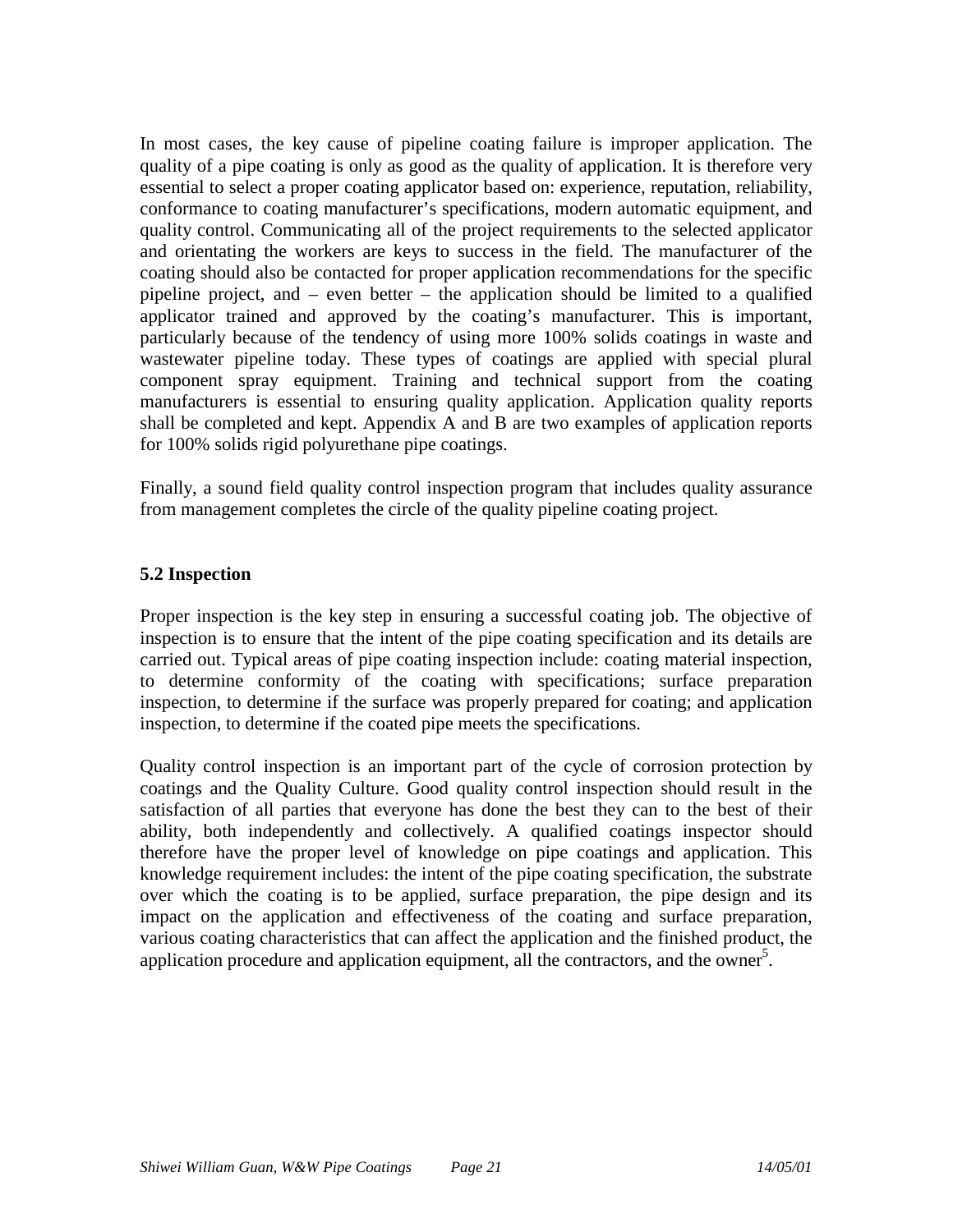The minimum instrument and reference data on hand during basic pipe coating inspection should include:

- Applicable specifications, material technical data, application procedures, product material safety data sheets (MSDS) and referenced painting industry association standards such as SSPC, NACE, AWWA, ASTM, API, etc. that apply to the work.
- Proper health and safety gear such as basic head, eye, foot and hearing protection. You should also have suitable clothing, a respirator with the proper filters and fall protection. The inspector must also meet the necessary health physics requirements such as pulmonary function test (PFT) or spirometry and pass a basic physician's physical. Other site-specific requirements such as special plant safety orientation training or blood lead testing may be required.
- Psychrometer, surface temperature thermometer and psychrometric charts to record and calculate environmental conditions (Dew point, ambient temperatures, relative humidity, etc.).
- Wet film and dry film gauges to verify the applied and cured coating thickness.
- Surface preparation standards, both written and visual. Surface profile comparator or profile replica tape.
- Adhesion testers and proper glue materials for the adhesion testing. Finding a suitable glue is one of the common problems with adhesion testing on 100% solids rigid polyurethane coatings, because of the polyurethane's superior adhesion value (as high as 6000 psi (42 MPa). Glue failure often occurs before the adhesive strength of the coatings breaks down.
- Holiday testers. For coating thickness of less than 20 mils (500 microns) on steel, the recommended holiday tester will be a wet sponge low voltage tester. Higher voltages (100 volts per mil or 4 volts per micron are often recommended) for coating thickness of higher than 20 mils (500 microns) on steel or ductile iron, and therefore a high voltage tester is needed. Holiday detecting voltage for concrete is calculated with the pipe by adding the minimum voltage required to spare bare concrete, plus a value of 25 volts per specified coating nominal mil thickness. In no case shall the calculated voltage be less than 1,000 volts total.

Appendix C shows a typical quality assurance report for 100% solids polyurethane pipe coatings.

Coating holiday inspection is the area in most cases that often results in questions by pipe coating inspections and specifying engineers. Among them the question of "how many holidays and holiday repairs per pipe should I accept in the field?" would catch the immediate attention from all parties involved including the pipe and coating manufacturer. Although sometimes costly and painful, this question is not difficult to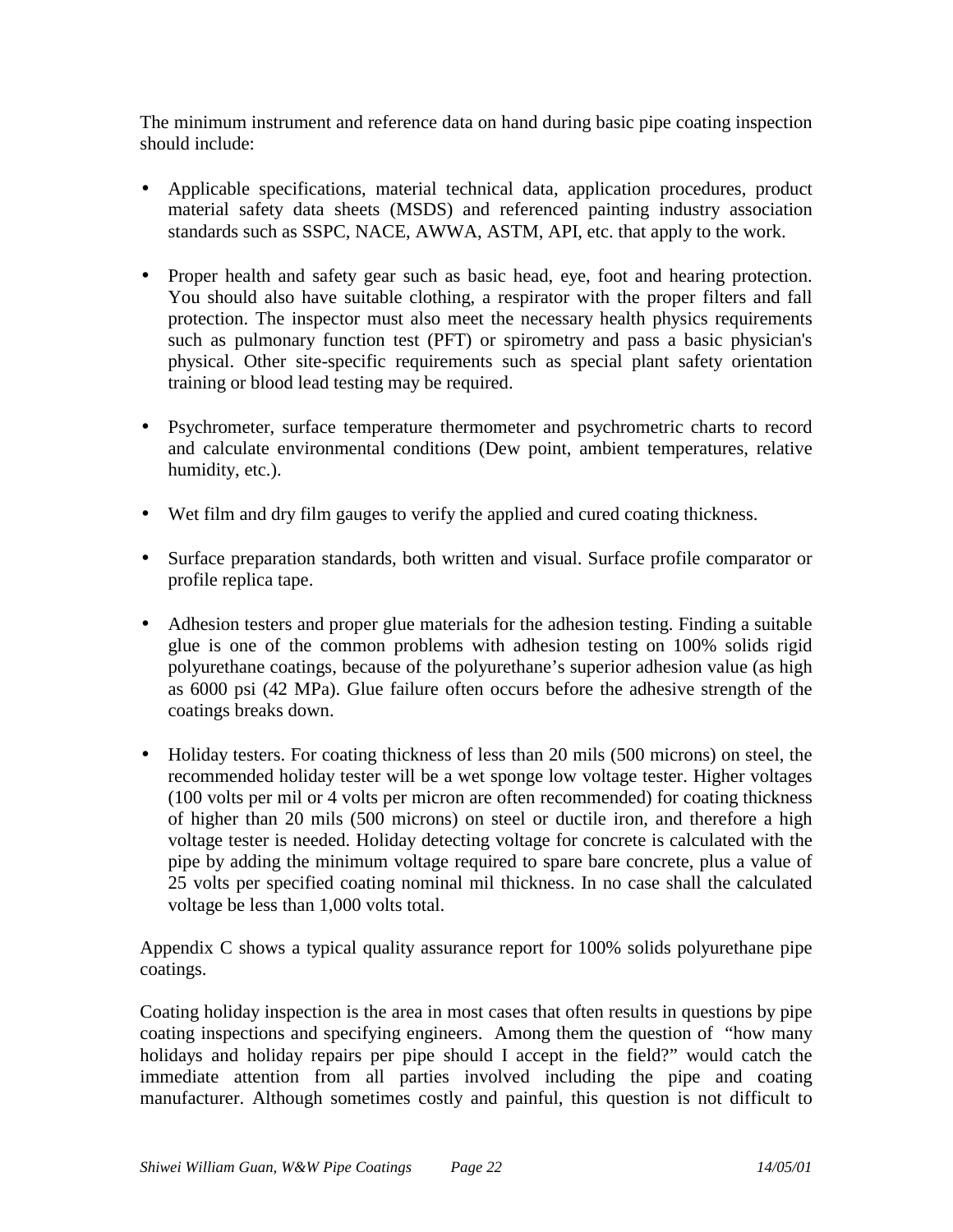answer if we all have an end in mind – corrosion protection by coating. First, coating holidays can cause the failure of corrosion protection by coatings, especially when the coating is not backed up with cathodic protection. So, if it is found that there is one, it should be repaired properly and retested. Secondly, the fact that too many holiday repairs per pipe have been inspected in the field is an indication of the opportunity for application quality. Thirdly, it is important to understand most coating repair materials are designed for the purpose of small area and/or holiday repairing only. Properly applied, these materials will provide excellent corrosion protection to fit their original purpose. However, the corrosion protection of a pipeline cannot and shall not depend mainly on coating repair materials. Finally, when coating holidays do occur, the number of holidays per pipeline can be eliminated or reduced to a minimum by proper coating application and handling. Therefore, the engineers, the coating and pipe manufacturers, the coating applicator, the inspector, and all the contractors shall work together to determine an agreeable maximum number of holiday repairs per pipe and to improve the application and handling quality to eliminate the source of holidays.

# **6. SUMMARY**

Corrosion protection by coatings for water and wastewater pipelines is the implementation of a well-balanced cycle of the four equally important elements: specifying and using a proper coating system, proper surface preparation for the coating system, proper application of the coating system; and quality inspection of the coating system.

There are many coating systems available for steel, ductile iron, and concrete pipe. The proper selection of a pipe coating system shall be based on careful consideration of the following attributes: handling and safety characteristics, shop/field application and repair attributes, surface preparation requirements, physical performance requirements, case histories, and cost analysis. Physical performance requirements on a pipe coating system can be influenced by the type of soil and back fill, the use of cathodic protection, the pipe installation methods and location, and the corrosive environmental conditions that a coating is going to expose.

Steel, ductile iron, and concrete pipes have different types of surface conditions and therefore different surface preparation requirements shall be imposed. Surface preparation recommendations shall cover the needs of surface for shop coating application, inspection, repairs and field coating application.

The proper application and inspection of a pipe coating system is indeed a "Quality Culture" issue. This Quality Culture or total quality management means that quality is addressed at every step of a pipeline project. It includes a properly written specification and coating material approval process, the proper selection of an applicator, the careful coating application and handling of the finished product, and the proper quality control inspection. The implementation of this Quality Culture will go far in assuring that a high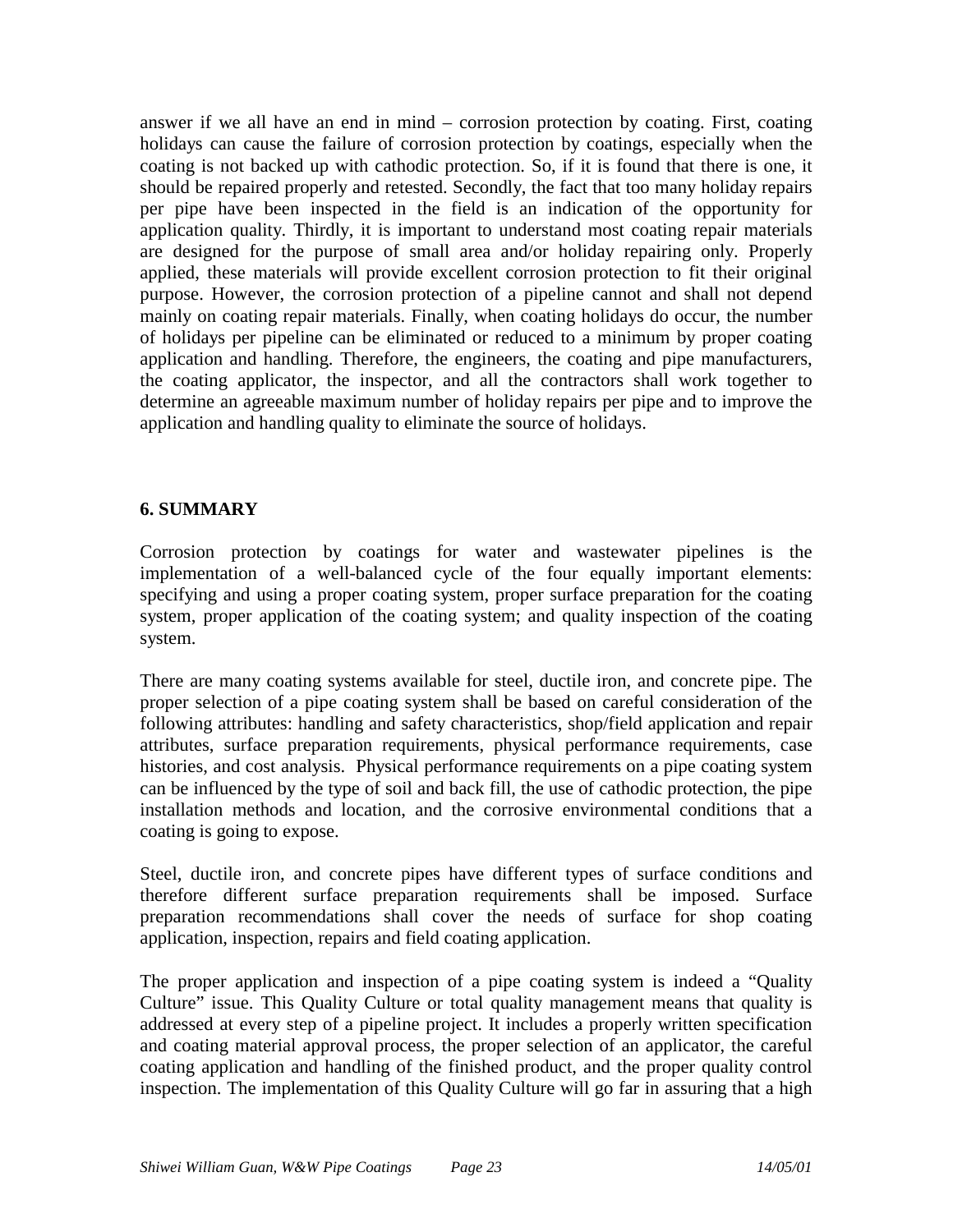quality coating system has been installed, achieving the ultimate pipeline corrosion protection by coatings.

# **REFERENCES**

- 1. AWWA Manual M27, "External Corrosion Introduction to Chemistry and Control", AWWA, Denver, CO., 1987
- 2. S.W. Guan, "100% Solids Polyurethane Coatings Technology for Corrosion Protection in Water and Wastewater Systems", The 9<sup>th</sup> Middle East Corrosion Conference, Bahrain, February, 2001
- 3. R.N. Sloan and A.W. Peabody, "Coatings for Pipelines and Other Underground Structures", SSPC Steel Structure Painting Manual, Vol. 1, Chapter 16.1, pp.349-362, 1997
- 4. AWWA Manual M11, "Steel Pipe A Guide for Design and Installation", AWWA, Denver, CO., 1989
- 5. AWWA Manual M41, "Ductile Iron Pipe and Fittings", AWWA,, Denver, CO., 1996
- 6. Charles G. Munger, "Corrosion Prevention by Protective Coatings", NACE, 1986
- 7. NACE T-6A TPC 2 Publication, "Coatings and Linings for Immersion Service", NACE International, Second edition, 1998
- 8. NACE Standard RP0169-96, "Standard Recommended Practice Control of External Corrosion on Underground or Submerged Metallic Piping Systems", NACE International, 1996
- 9. NACE Standard RP0190-95, "External Protective Coatings for Joints, Fittings, and Valves on Metallic Underground or Submerged Pipelines and Piping System", NACE International, 1995
- 10. AWWA C203-97 and Addendum C203a-99, "Coal-Tar Protective Coating and Linings for Steel Water Pipelines – Enamel and Tape – Hot Applied", AWWA, Denver, CO., 1997/99
- 11. ISO 8179, "Ductile iron pipes -- External zinc coating -- Part 1: Metallic zinc with finishing layer", 1995
- 12. AWWA C209-00, "Cold-Applied Tape Coatings for the Exterior of Special Sections, Connections, and Fittings for Steel Water Pipelines", AWWA, Denver, CO., 2000
- 13. AWWA C214-00, "Tape Coating Systems for the Exterior of Steel Water Pipelines", AWWA, Denver, CO., 2000
- 14. AWWA C213-96, "Fusion-Bonded Epoxy Coating for the Interior and Exterior of Steel Water Pipeline", AWWA, Denver, CO., 1996
- 15. AWWA C116/A21.16-98, "ANSI Standard for Protective Fusion-Bonded Epoxy Coatings for the Interior and Exterior Surfaces of Ductile-Iron and Gray-Iron Fittings for Water Supply Service", AWWA, Denver, CO., 1998
- 16. AWWA 210-97, "Liquid-Epoxy Coating Systems for the Interior and Exterior of Steel Water Pipelines", AWWA, Denver, CO., 2000
- 17. AWWA C205-95, "Cement-Mortar Protective Lining and Coating for Steel Water Pipe – 4 in. and Larger – Shop Applied", AWWA, Denver, CO., 1995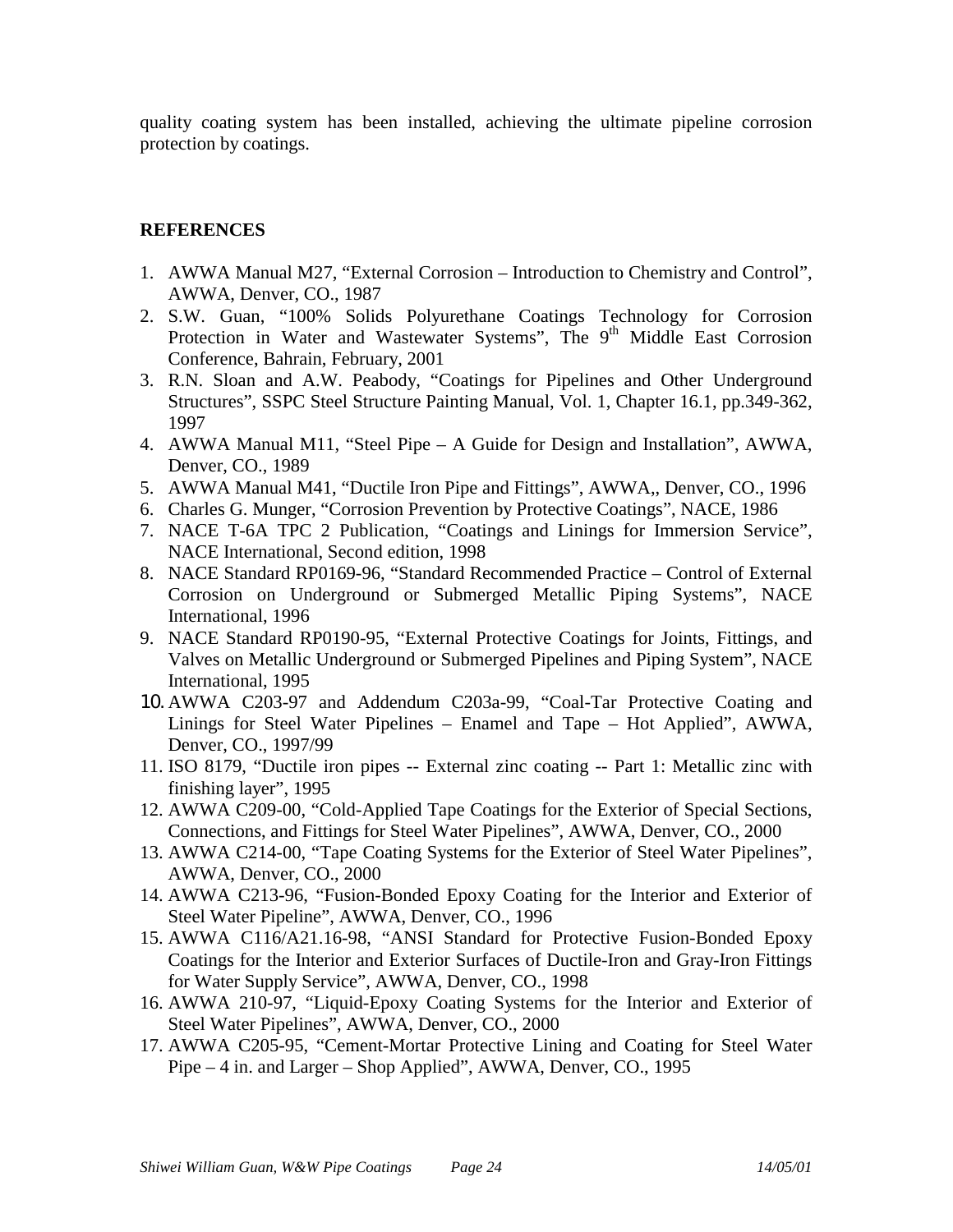- 18. AWWA C602-00, "Cement-Mortar Lining of Water Pipelines 4 in. (100 mm) and Larger – in Place", AWWA, Denver, CO., 2000
- 19. AWWA C104/A21.4-95, "ANSI Standard for Cement-Mortar Lining for Ductile-Iron Pipe and Fittings for Water", AWWA, Denver, CO., 19995
- 20. AWWA C216, "Heat-Shrinkable Cross-Linked Polyolefin Coatings for the Exterior of Special Sections, Connections, and Fittings for Steel Water Pipelines", AWWA, Denver, CO., 2000
- 21. AWWA C105/A21.5-99, "ANSI Standard for Polyethylene Encasement for Ductile-Iron Pipe Systems", AWWA, Denver, CO., 1999
- 22. NACE Task Group T-10A-21, "Corrosion Control of Ductile and Cast Iron Pipe", NACE publication 10A292, Item No. 54293, NACE, 1992
- 23. DIPRA, "Polyethylene Encasement", 1997.
- 24. Ian Lisk, "The Use of Coatings and Polyethylene for Corrosion Protection", Water Online, 1997
- 25. AWWA C222-99, "Polyurethane Coatings for the Interior and Exterior of Steel Pipelines and Fittings", AWWA, Denver, CO., 1999
- 26. SSPC-SP1, "Solvent Cleaning", 1982
- 27. SSPC-SP 6/NACE No. 3, "Commercial Blast Cleaning", 2000SSPC-SP 5/NACE
- 28. SSPC-SP10/NACE No. 2, "Near-White Metal Blast Cleaning", 2000
- 29. Standard No.1, "White Metal Blast Cleaning", 2000
- 30. SSPC-SP 7/NACE No. 4, "Brush-Off Blast Cleaning", 2000
- 31. SSPC-SP 13/NACE No. 6, "Surface Preparation of Concrete", 1997
- 32. S.W. Guan, "The Selection, Application and Inspection of 100% Solids Polyurethane Coatings for Corrosion Protection", SSPC 2000 Conference, November 12-16, Nashville, TN., 2000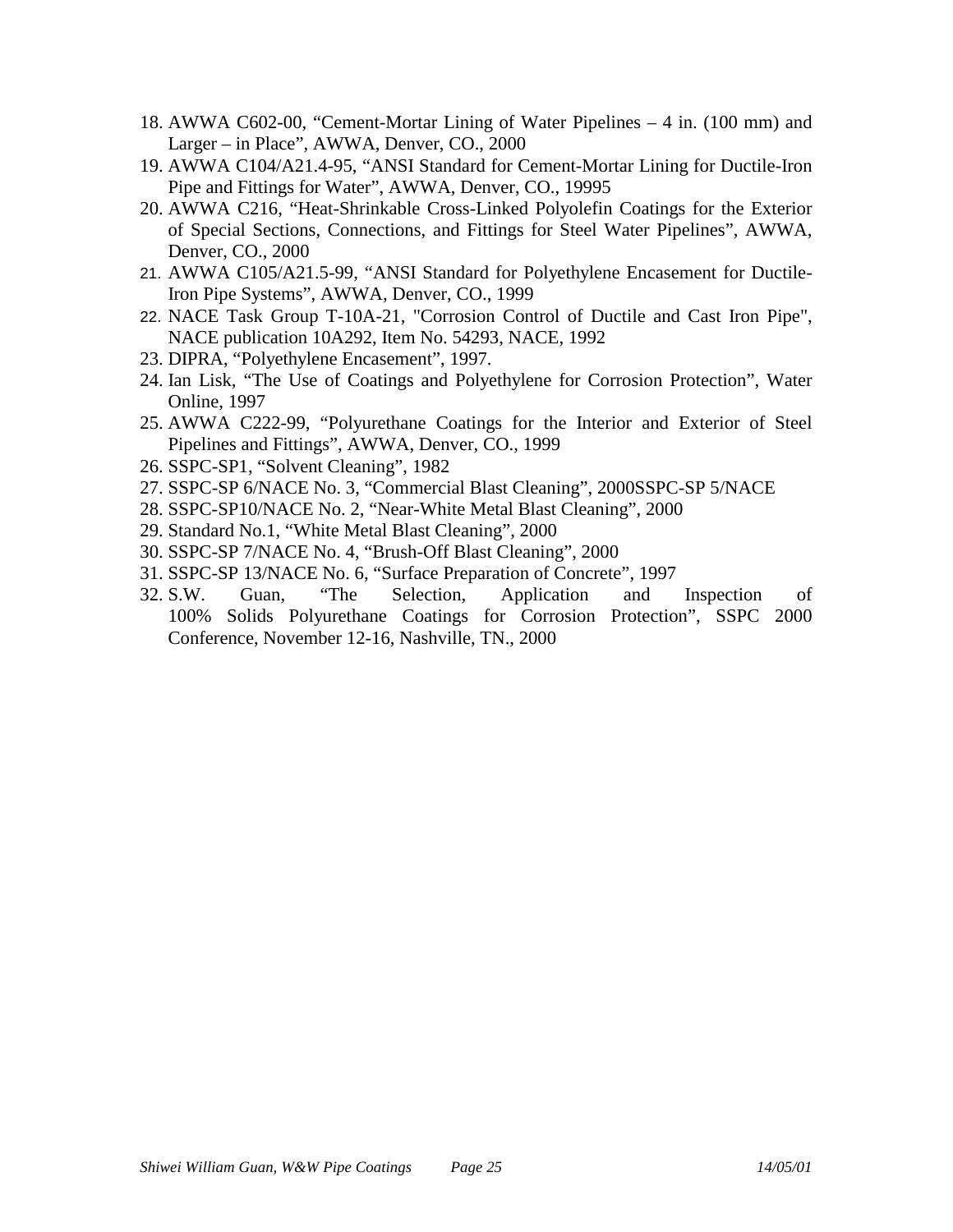#### **APPENDIX A APPLICATION REPORT No. 1 CHECK LIST REPORT**

*(This report shall be completed for each daily shift and every time a drum of lining/coating material is replaced)* 

| Date/Shift:<br>Project Name:                                                                          |                        |                 |                |                |  |  |  |  |  |  |  |  |
|-------------------------------------------------------------------------------------------------------|------------------------|-----------------|----------------|----------------|--|--|--|--|--|--|--|--|
| application for pipe and fittings from<br>This report covers the interior lining<br>/exterior coating |                        |                 |                |                |  |  |  |  |  |  |  |  |
| No.<br>to No.                                                                                         |                        |                 |                |                |  |  |  |  |  |  |  |  |
| Lining/coating information                                                                            |                        |                 |                |                |  |  |  |  |  |  |  |  |
| The lining/coating product name: _____________; product code: __________;                             |                        |                 |                |                |  |  |  |  |  |  |  |  |
| Batch # A:<br>B:                                                                                      |                        |                 |                |                |  |  |  |  |  |  |  |  |
| Quantity of the lining/coating                                                                        | Container B            |                 |                |                |  |  |  |  |  |  |  |  |
| (circle approximate amount)                                                                           | 1/4                    | 1/2<br>3/4<br>F |                |                |  |  |  |  |  |  |  |  |
| <b>Environmental Conditions</b>                                                                       |                        |                 |                |                |  |  |  |  |  |  |  |  |
| Ambient temp.(outside): _<br>$\mathbf{F}$                                                             | Dew point: ______<br>F |                 |                |                |  |  |  |  |  |  |  |  |
| Ambient temp. (inside): _<br>Humidity (inside):<br>Steel Temp: _<br>%<br>F<br>F                       |                        |                 |                |                |  |  |  |  |  |  |  |  |
| Start-Up                                                                                              |                        |                 |                |                |  |  |  |  |  |  |  |  |
| A. Tighten all connections in the spray system                                                        |                        | Yes             | N <sub>0</sub> |                |  |  |  |  |  |  |  |  |
| B. Lubricate leg packings and ensure they are snug                                                    |                        |                 | Yes            | No             |  |  |  |  |  |  |  |  |
| C. Agitate unopened sets of Part A and B drums for 15 minutes before                                  |                        |                 | Yes            | N <sub>0</sub> |  |  |  |  |  |  |  |  |
| setting them on the rack                                                                              |                        |                 |                |                |  |  |  |  |  |  |  |  |
| D. Connect and check drierite and recirculation assemblies                                            |                        | Yes             | No             |                |  |  |  |  |  |  |  |  |
| E. Clean "Y" filters at least once every 200 gallons of materials                                     |                        |                 | Yes            | No             |  |  |  |  |  |  |  |  |
| F. Clean high pressure filters as does for the "Y" filters                                            |                        | Yes             | N <sub>0</sub> |                |  |  |  |  |  |  |  |  |
| G. Open supply valves                                                                                 |                        | Yes             | No             |                |  |  |  |  |  |  |  |  |
| H. Turn drum heaters on and set to approximately $100^{\circ}F$                                       |                        | Yes             | No             |                |  |  |  |  |  |  |  |  |
| I. Set pump heater to 110-140°F. Set hose heater to 6-8                                               |                        | Yes             | N <sub>o</sub> |                |  |  |  |  |  |  |  |  |
| J. Recirculate the heated drum materials for at least 1.5 hours                                       |                        | Yes             | No             |                |  |  |  |  |  |  |  |  |
| K. Perform a volume check test at the end of spray hoses                                              |                        | Yes             | No             |                |  |  |  |  |  |  |  |  |
| L. Turn off the pump air supply and close shut-off valves at the end of                               |                        | Yes             | No             |                |  |  |  |  |  |  |  |  |
| spray hoses                                                                                           |                        |                 |                |                |  |  |  |  |  |  |  |  |
| M. Turn the pump on to spray pressure. Check for any leaks                                            |                        | Yes             | N <sub>0</sub> |                |  |  |  |  |  |  |  |  |
| N. At the spray gun, ensure the needles are properly adjusted; ensure                                 |                        | Yes             | N <sub>0</sub> |                |  |  |  |  |  |  |  |  |
| the yoke pulls back properly; ensure the spring closes properly                                       |                        |                 |                |                |  |  |  |  |  |  |  |  |
| O. Attach the spray gun to the heated hoses. Ensure the check valves                                  |                        |                 | Yes            | N <sub>0</sub> |  |  |  |  |  |  |  |  |
| are installed properly.                                                                               |                        |                 |                |                |  |  |  |  |  |  |  |  |
| P. Attach the solvent flush line and ensure the needle does not leak.                                 |                        |                 | Yes            | N <sub>0</sub> |  |  |  |  |  |  |  |  |
| Ensure the solvent to be used is sufficient, fresh, and clean                                         |                        |                 |                |                |  |  |  |  |  |  |  |  |
| Q. Wrap the spray gun in a protective cloth to make clean-up easier                                   |                        |                 | Yes            | No             |  |  |  |  |  |  |  |  |
| <b>Test Spray</b>                                                                                     |                        |                 |                |                |  |  |  |  |  |  |  |  |
| A. Spray a small test area on a piece of cardboard. Ensure there are no                               |                        | Yes             | No             |                |  |  |  |  |  |  |  |  |
| spray defects (fingers, pulsing, off-color, etc.)                                                     |                        |                 |                |                |  |  |  |  |  |  |  |  |
| B. Check the test area over the next 15 minutes for proper curing and                                 |                        | Yes             | No             |                |  |  |  |  |  |  |  |  |
| ensure no coating defects                                                                             |                        |                 |                |                |  |  |  |  |  |  |  |  |
| C. While spraying, ensure spray pressure is between 2000 and 3000                                     |                        | Yes             | No             |                |  |  |  |  |  |  |  |  |
| psi with a maximum differential as noted for the spray gun and spray                                  |                        |                 |                |                |  |  |  |  |  |  |  |  |
| temperature is at least 100°F                                                                         |                        |                 |                |                |  |  |  |  |  |  |  |  |
|                                                                                                       |                        |                 |                |                |  |  |  |  |  |  |  |  |

Signed by \_\_\_\_\_\_\_\_\_\_\_\_\_\_\_\_\_\_\_\_\_\_\_\_\_\_\_\_\_\_\_\_\_\_\_ Date: \_\_\_\_\_\_\_\_\_\_\_\_\_\_\_\_\_\_\_\_\_\_\_\_\_\_\_\_

*Note: For daily and long-term shut down and other application procedures, please refer to detailed Application Instructions or The manufacturer's Approved Applicator Manual for 100% solids rigid polyurethane coatings*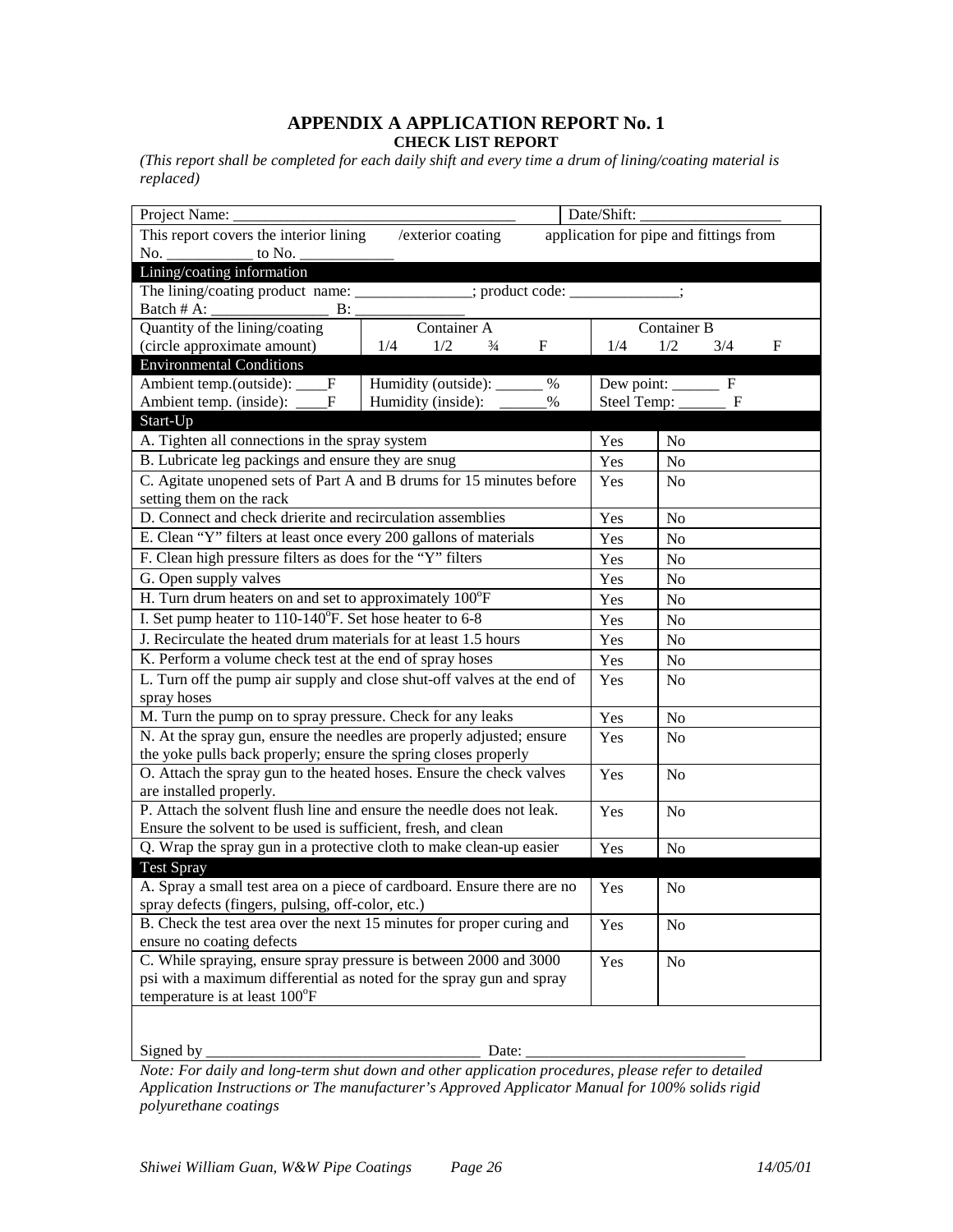# **APPENDIX B APPLICATION REPORT No. 2LINING/COATING APPLICATION**

*(Completing this report for every pipe and fitting is not required but encouraged. However, this report shall be completed A) for the first pipe and fittings of each shift; B) every ten pipe and fittings; C) every time a drum of material is replaced; and D) for the last pipe and fittings of each shift.)* 

| Lining/Coating           |             |                                |         |                  |       |       |                   |                          |          |          |                                      |         |                 |  |
|--------------------------|-------------|--------------------------------|---------|------------------|-------|-------|-------------------|--------------------------|----------|----------|--------------------------------------|---------|-----------------|--|
| <b>Pipe and fittings</b> |             | <b>Surface preparation and</b> |         |                  |       |       |                   | <b>Spray</b> information |          |          | Pump                                 |         |                 |  |
|                          | information |                                |         | temperature (°F) |       |       | <b>Auto Specs</b> |                          |          |          |                                      |         | <b>Comments</b> |  |
|                          | Pipe        | Spec                           | Profile | Visual           | Clean | Pipe  | Speed             | $#$                      | Pressure | Pressure | Temp                                 | Temp    | $#$ of          |  |
| $\rho$ Pipe              | Dia.        | Thick                          |         | Stand            | Steel | Temp. | (ft/min)          | Pass                     | $``A"$   | "B"      | $A$ <sup><math>\ddot{A}</math></sup> | " $B$ " | Cycles          |  |
|                          |             |                                |         |                  |       |       |                   |                          |          |          |                                      |         |                 |  |
|                          |             |                                |         |                  |       |       |                   |                          |          |          |                                      |         |                 |  |
|                          |             |                                |         |                  |       |       |                   |                          |          |          |                                      |         |                 |  |
|                          |             |                                |         |                  |       |       |                   |                          |          |          |                                      |         |                 |  |
|                          |             |                                |         |                  |       |       |                   |                          |          |          |                                      |         |                 |  |
|                          |             |                                |         |                  |       |       |                   |                          |          |          |                                      |         |                 |  |
|                          |             |                                |         |                  |       |       |                   |                          |          |          |                                      |         |                 |  |
|                          |             |                                |         |                  |       |       |                   |                          |          |          |                                      |         |                 |  |
|                          |             |                                |         |                  |       |       |                   |                          |          |          |                                      |         |                 |  |
|                          |             |                                |         |                  |       |       |                   |                          |          |          |                                      |         |                 |  |
|                          |             |                                |         |                  |       |       |                   |                          |          |          |                                      |         |                 |  |
|                          |             |                                |         |                  |       |       |                   |                          |          |          |                                      |         |                 |  |
|                          |             |                                |         |                  |       |       |                   |                          |          |          |                                      |         |                 |  |
|                          |             |                                |         |                  |       |       |                   |                          |          |          |                                      |         |                 |  |
|                          |             |                                |         |                  |       |       |                   |                          |          |          |                                      |         |                 |  |
|                          |             |                                |         |                  |       |       |                   |                          |          |          |                                      |         |                 |  |
|                          |             |                                |         |                  |       |       |                   |                          |          |          |                                      |         |                 |  |
|                          |             |                                |         |                  |       |       |                   |                          |          |          |                                      |         |                 |  |
|                          |             |                                |         |                  |       |       |                   |                          |          |          |                                      |         |                 |  |
|                          |             |                                |         |                  |       |       |                   |                          |          |          |                                      |         |                 |  |
|                          |             |                                |         |                  |       |       |                   |                          |          |          |                                      |         |                 |  |
|                          |             |                                |         |                  |       |       |                   |                          |          |          |                                      |         |                 |  |
|                          |             |                                |         |                  |       |       |                   |                          |          |          |                                      |         |                 |  |
|                          |             |                                |         |                  |       |       |                   |                          |          |          |                                      |         |                 |  |

DATE/SHIFT: \_\_\_\_\_\_\_\_\_\_\_\_\_\_\_\_\_\_\_\_\_\_\_\_\_\_\_\_\_\_\_\_\_\_\_\_\_\_\_\_\_\_ YOUR SIGNATURE: \_\_\_\_\_\_\_\_\_\_\_\_\_\_\_\_\_\_\_\_\_\_\_\_\_\_\_\_\_\_\_\_\_\_\_\_\_\_\_\_